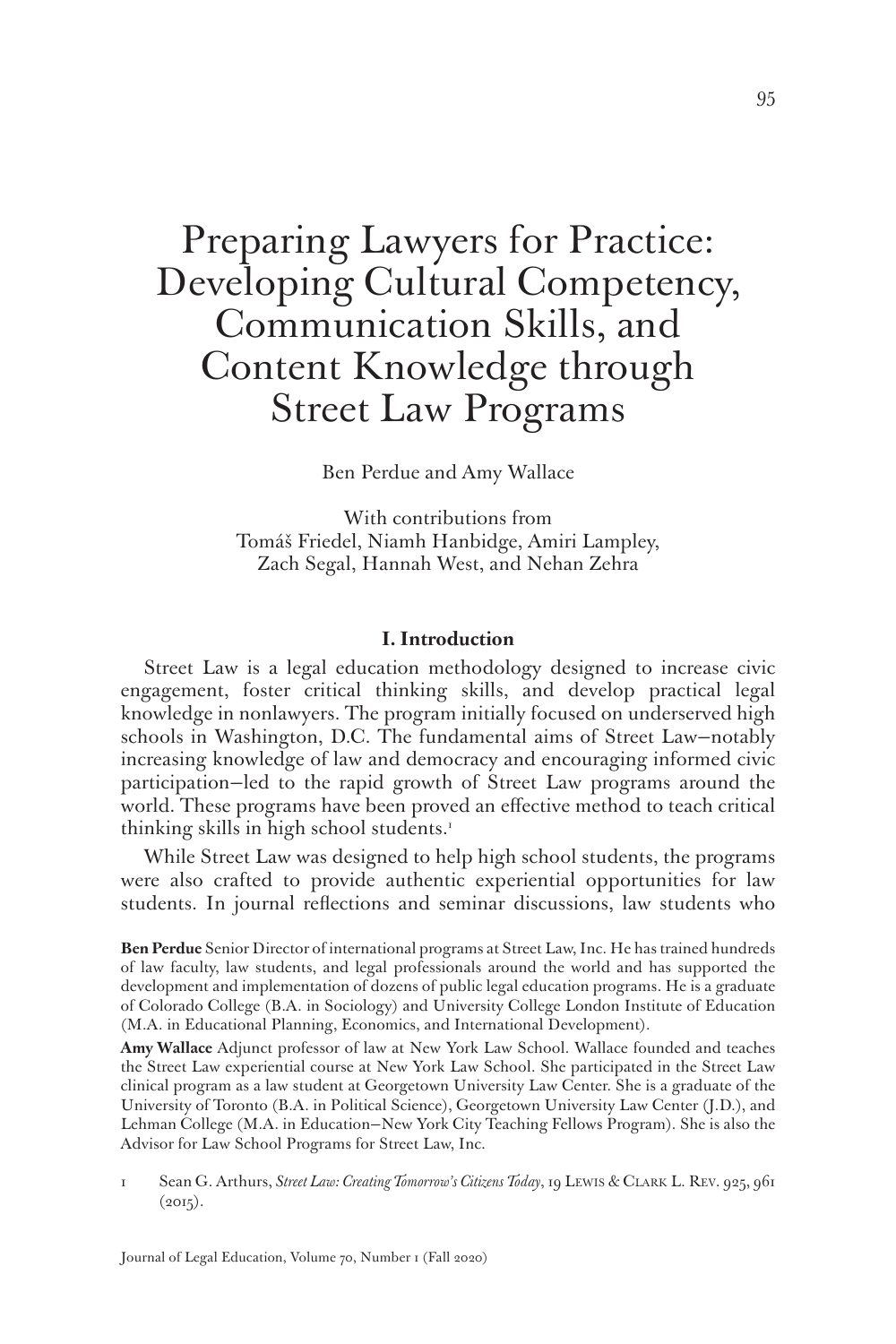participate in Street Law programs reflect very positively on their experiences with the high school students and working directly with the community. They discuss the practical legal skills they develop in Street Law and comment that they were not able to practice these skills in the same way in other law school courses. However, little research has been done to measure the educational benefits for those law students. We designed this study to measure whether Street Law accomplished these goals.

We conclude that Street Law provides significant and often unique benefits for law students, including developing vital cultural competency skills, practicing legal communication with nonlawyers, and cementing content knowledge in a nonacademic environment. Section IV below includes a comparison of the legal practice benefits of Street Law and other traditional and clinical credit-bearing law school courses. We conclude that Street Law is equally meritorious and, because of the rigorous academically and professionally valuable experience gained from participation in Street Law programs, law students should be awarded academic credit for their work. This paper includes: a background discussion of Street Law programs; an explanation of the study methodology; a summary of the study results, including a detailed examination of the five most common themes; personal reflections from six law students who participated in Street Law; a brief discussion of other law-related education programs taught by law students; and final conclusions and recommendations.<sup>2</sup>

#### **II. Background**

The belief that everyone needs a basic understanding of the law is what led to the founding of Street Law at Georgetown University Law Center in the 1970s. A group of law students partnered with two urban high schools in Washington, D.C., to teach practical legal classes. The lessons focused on criminal law, juvenile justice, consumer law, family law, housing law, and individual rights and freedoms.3 The law students wanted the lessons to be relevant and relatable for their high school students and, in a pioneering effort, they also wanted the lessons to be interactive, engaging, and fun.

What started with two high schools4 has grown dramatically to include programs at almost a hundred law schools in the United States and an even greater number in over forty countries around the world.5 The popularity of these programs might be explained by the importance of the work being done and the overwhelmingly positive experience of the law student instructors. It is "about teaching high-school students how to have a voice and how to be better

- 4 Eastern High School and Wilson High School, Washington, D.C.
- 5 Arbetman, *supra* note 3.

<sup>2</sup> The authors would like to thank Lee Arbetman and Richard Marsico for their assistance in preparing this study.

<sup>3</sup> Lee Arbetman, Street Law, Inc.: Context, History and Future, 2 INT'L J. OF PUB. LEGAL EDUC. 3  $(2018).$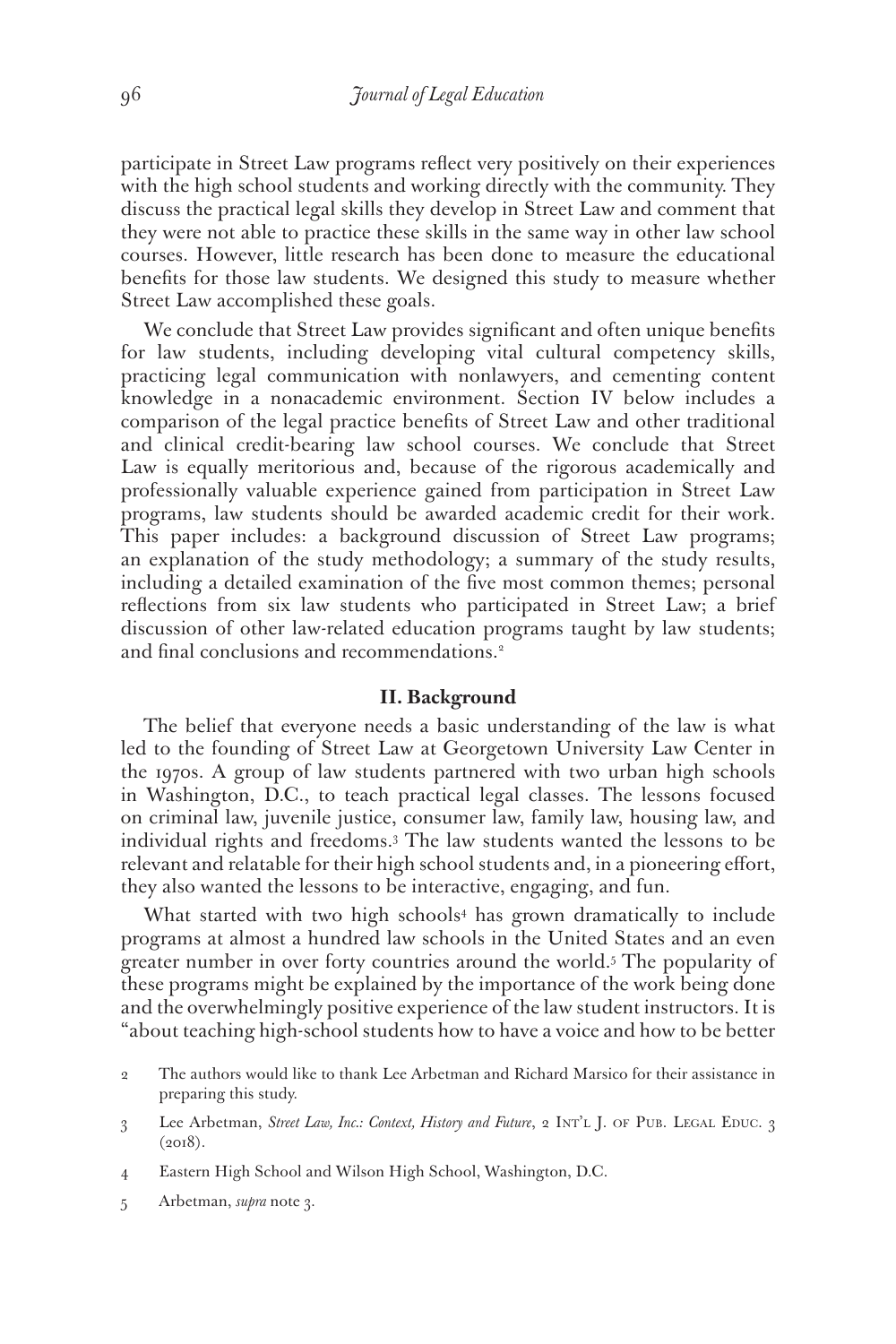thinkers, communicators, and learners."6 In addition to the proliferation of law school-based programs, the growth of Street Law also led to the formation of Street Law, Inc.7 In the United States, some law schools are hoping their Street Law programs will encourage high school students of color to consider the legal profession. In addition, these programs may help disrupt the school-toprison pipeline.

Georgetown's Street Law clinical/experiential prototype is a credit-bearing course taught by law school faculty. Law students meet weekly in seminar and are observed regularly at their teaching site. Many Street Law programs have been modeled on the original Georgetown program, but other programs vary greatly. Law school student affairs or pro bono offices also coordinate some Street Law programs, and law student volunteers can earn pro bono hours. Others are run through law school student organizations, either as independent groups or coordinated by groups such as the Black Law Students Association chapters. Some international Street Law programs are organized by law societies or legal associations or are offered as an activity of a law school-based legal clinic.

The work of the Street Law participants varies as well. While most law students teach in high schools, programs exist in juvenile justice centers, homeless shelters, centers for survivors of domestic violence, jails, and prisons. Students taking Street Law courses for credit often have time to visit their sites more frequently than the student-led programs, but important, engaging teaching happens regardless of the program format. Professor Richard Roe<sup>8</sup> explains:

The hallmark Street Law methodology of highly participatory, interactive, and engaging activity-based instruction, where the learning is accomplished largely through the cognitive, expressive, and reflective work of the learners themselves in substantively rich, thoughtfully structured lessons, draws from both the hands-on model of clinical legal education as well as the best practices for effective teaching and learning generally.9

The three basic components of an effective Street Law program are practical content, interactive skills-based teaching strategies, and community

- 6 Arthurs, *supra* note 1, at 945.
- 7 Street Law, Inc. is a Maryland based nonprofit that advances justice through classroom and community education programs that empower approximately one million people annually with the legal and civic knowledge, skills, and confidence to bring about positive change for themselves and others. Street Law develops curricula and trains classroom teachers, the legal community, law enforcement, government agencies, and community organizations to be effective law and government educators. www.streetlaw.org.
- 8 Professor Richard Roe taught the Street Law program at Georgetown University Law Center for almost forty years. He also presented at law-related education workshops, trainings, and seminars in over twenty countries.
- 9 Richard Roe, *Law School-High School*, *in* The Education Pipeline to the Professions: PROGRAMS THAT WORK TO INCREASE DIVERSITY 136 (Sarah E. Redfield ed., 2012).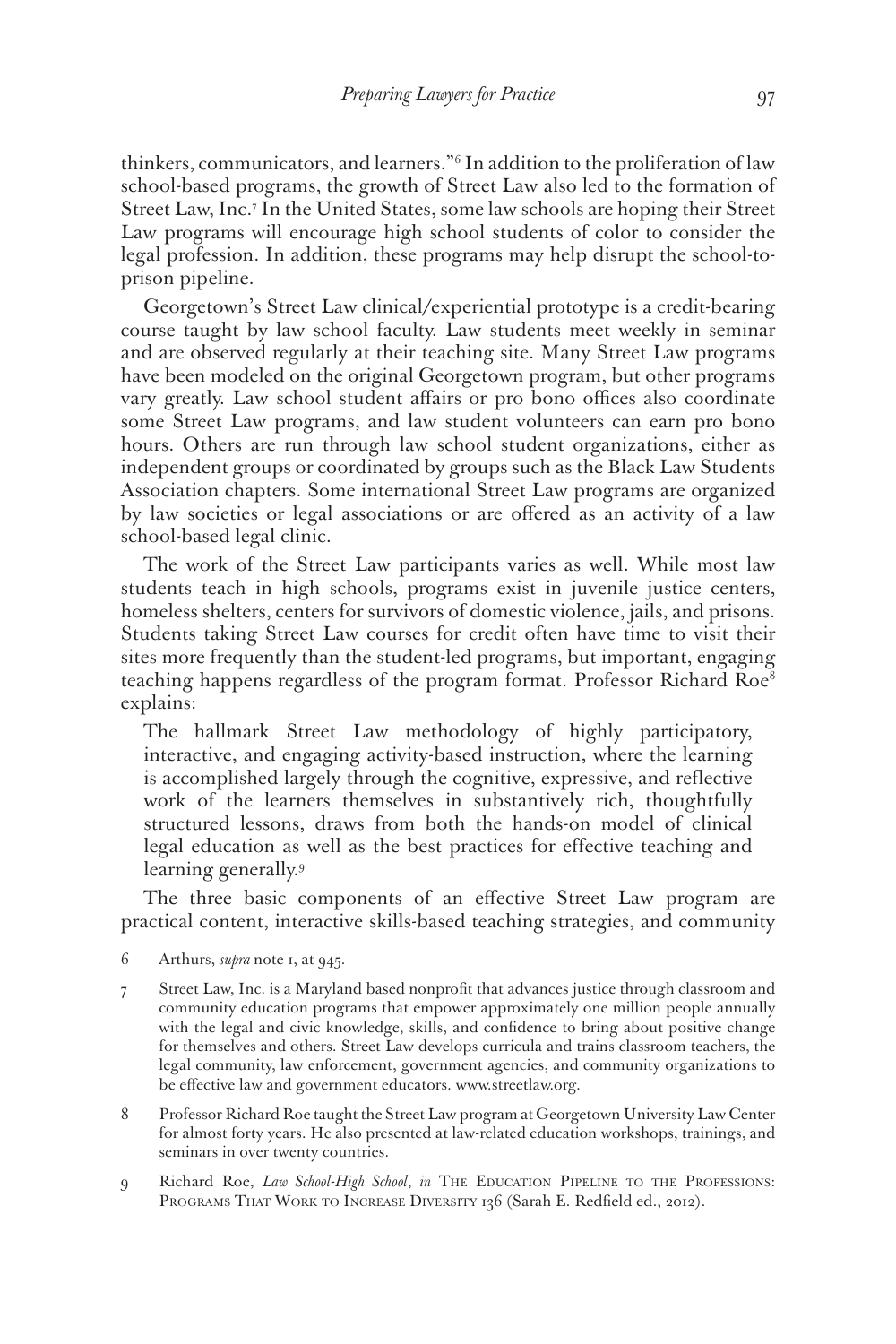involvement. The subject matter covered in Street Law programs around the world differs dramatically, but even internationally, the components of an effective Street Law lesson remain the same: legal content; policy considerations; discussion of conflicting values; an interactive teaching strategy; and practical information.10 That the topics are important and relevant to the students is key. From the start, Street Law lessons have been student-centered. A common catchphrase for Street Law instructors is "talk less, teach more," meaning the high school students should be the ones talking, debating, advocating, arguing, negotiating, and crafting solutions.

While the benefits of Street Law to the high school students may be more readily apparent, the program was also created to provide meaningful, substantive, hands-on experience for the law student instructors.<sup>11</sup> This study was designed to provide qualitative evidence to support that idea. In the United States and many other countries, Street Law is one component in a vast field of clinical and experiential programs. Law students must take courses satisfying experiential credit requirements set by the American Bar Association.<sup>12</sup> However, in some countries, such as Pakistan,<sup>13</sup> clinical legal education is not mandated or formalized within the law school curriculum. At those law schools, Street Law programs may fill a critical void in practical legal education.

## **III. Methodology and Responses**

In broad terms, this study is interpretive. As opposed to a positivist approach in which truth is seen as objective, the interpretive approach allows the authors to recognize the different ways that individuals see and experience similar phenomena.14 The data collection tool for this project was a Google Forms survey (Appendix A). We collected data between November 2019 and January 2020. Law students who had participated in Street Law programs were invited by the authors or by their respective faculty directors to submit responses to survey questions about their experiences in the programs, specifically the personal and professional skills that they took away from the program and the connections that they made with their local community. All survey questions were open-response questions, and respondents were able to write as much or as little as they liked. Responses were completely voluntary—students were not given any kind of compensation or credit, nor were they reprimanded in any

11 Richard Roe, *supra* note 9, at 140.

12 Standard 303(a)(3), AMERICAN BAR ASSOCIATION, SECTION OF LEGAL EDUCATION AND Admission to the Bar, https://www.americanbar.org/content/dam/aba/administrative/ legal\_education\_and\_admissions\_to\_the\_bar/standards/2020-2021/2020-21-abastandards-and-rules-for-approval-of-law-schools.pdf.

13 Street Law student from Lahore University Management Sciences, Lahore, Pakistan.

14 Louis Cohen et al., Research Methods in Education (2013).

<sup>10</sup> DAVID McQUOID-MASON, STREET LAW AND PUBLIC LEGAL EDUCATION: A COLLECTION OF BEST PRACTICES FROM AROUND THE WORLD IN HONOUR OF ED O'BRIEN 30 (2019).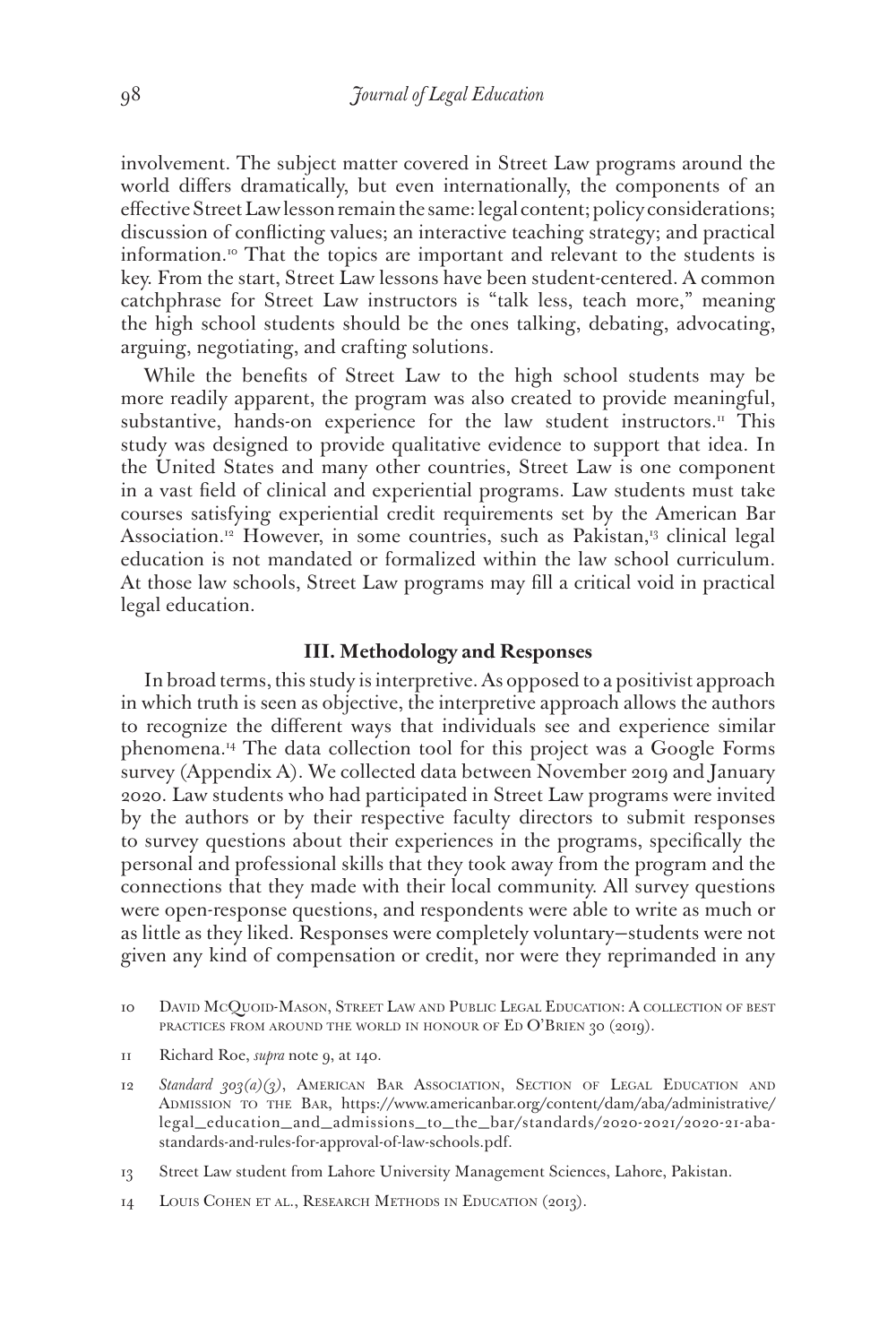way if they chose not to participate. Respondents were invited to include their names and contact information for follow-up and future research purposes but could withhold this information if they wanted.

In total, sixty-three people submitted responses to the survey. The respondents represented six countries (United States, Ireland, United Kingdom, Czech Republic, Uzbekistan, and Pakistan) and twenty law schools. As respondents were not given a required or recommended word count for their answers, responses to each question ranged from just one sentence to several paragraphs. The open nature of the format and questions of the survey led unsurprisingly to a diverse set of responses. While this assortment of responses—diffuse in content, length, and style—provides a rich dataset and highlights the different experiences that Street Law students have, it can make "making sense" of the data challenging. To code the data, the authors utilized several of Miles, Huberman, and Saldaña's tactics for generating meaning from qualitative data including noting patterns and themes and clustering.15 By reviewing the data holistically, the authors were able to derive general conclusions from the specific data gathered.<sup>16</sup>

This study is not a randomized control trial, nor does it purport to be indicative of every law student's Street Law experience. All of the law student survey respondents reflected positively on their Street Law experiences. It is reasonable to assume that not every law student who has taught with a Street Law program in the fifty years since the program was founded has had a favorable experience. The voluntary nature of the survey may have led to a disproportionate number of enthusiastic respondents. However, the overwhelmingly positive results of the survey do indicate that law students believe participation in Street Law to be an academically and professionally rewarding law school experience. As each Street Law program is different, every student's experience is unique. That said, it is possible to draw some broad conclusions from these data.

The survey responses indicate that law student participants in Street Law programs believe they developed significant legal practice skills akin to other credit-bearing clinical programs. All clinical and experiential courses are designed to help law students develop practical and professional skills. Midway through the twentieth century in the United States, "the desire to focus on teaching students the 'art of lawyering' resulted in the inclusion of research and writing courses, trial skills courses and clinical programs in the curriculum."17 Most U.S. law schools now include a broad assemblage of clinical and experiential offerings. Clinical courses are also tailored to provide real-life experiences allowing law students to learn professional responsibility

<sup>15</sup> Matthew B. Miles et al., Qualitative Data Analysis: A Methods Sourcebook (2014).

<sup>16</sup> COHEN ET AL., *supra* note 14.

<sup>17</sup> The Global Clinical Movement—Educating Lawyers for Social Justice 5 (Frank S. Bloch ed., 2011).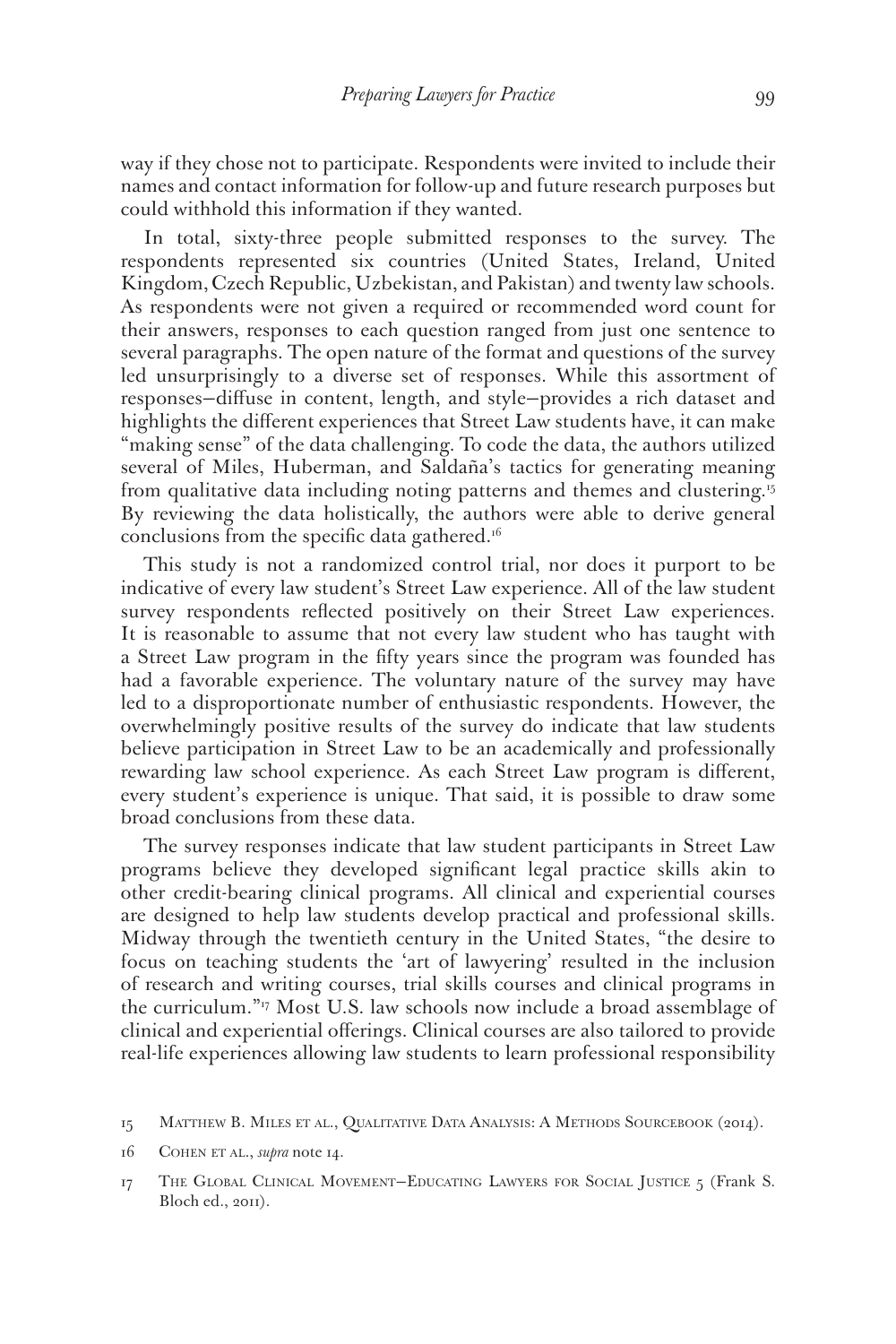and ethics.18 Many of the benefits identified by study participants may also be benefits of other clinical or experiential programs. This paper identifies the commonalities in the advantages of Street Law and traditional live-client clinical programs. It also highlights how law student participants in Street Law programs may reap unique benefits compared with other law school offerings.

The U.S. study respondents are specially situated to reflect on the benefits of Street Law in comparison with traditional or clinical and experiential courses. The American Bar Association requires all law students to complete a minimum of six credits of experiential learning.<sup>19</sup> Therefore, almost all<sup>20</sup> participants in credit-bearing Street Law courses are required to take at least one additional experiential or clinical course. In addition, more than half of the eighty-plus Street Law programs at law schools in the United States that are registered with Street Law, Inc., are volunteer programs, meaning the law students are awarded no course credit for participation. Those students must take other experiential and clinical courses to fulfill the ABA requirement. Similarly, half of the U.S. law school programs represented in this study are volunteer or student-led programs. All the U.S. respondents in this study participated in Street Law through either a volunteer program or a creditbearing program that does not completely fulfill the ABA experiential credit requirement. Therefore, most participants had some experience with other clinical or experiential courses when completing their reflection, making these observations particularly informative of some of Street Law's unique benefits.

Several survey respondents were sent follow-up requests to write longer reflections about their participation in Street Law programs. We selected respondents who wrote more detailed answers to the initial study questions. From that list, we chose respondents who represent a geographically and programmatically diverse selection of Street Law programs. The writers were given minimal guidance and were encouraged to write about the aspects of the program that they felt impacted them the most. The six writers represent different Street Law programs from around the world, each uniquely designed and uniquely led. These reflections serve as individual case studies of law students' experiences with Street Law. As such, they provide valuable insight into the effects that Street Law programs have on the law student participants themselves. These reflections are included in full in Part V of this paper.

#### **IV. Results**

The study answers were examined, and five broad themes emerged as most representative of the legal practice benefits identified by the respondents. Some of these themes are also benefits of traditional live-client clinical

- 19 *Standard 303(a)(3)*, supra note 12.
- 20 Georgetown University Law Center permits law students to take Street Law as a full-year course for a possible nine credits, but most credit-bearing programs offer Street Law as a one-, two-, three-, or four-credit course.

<sup>18</sup> *Id.* at 12.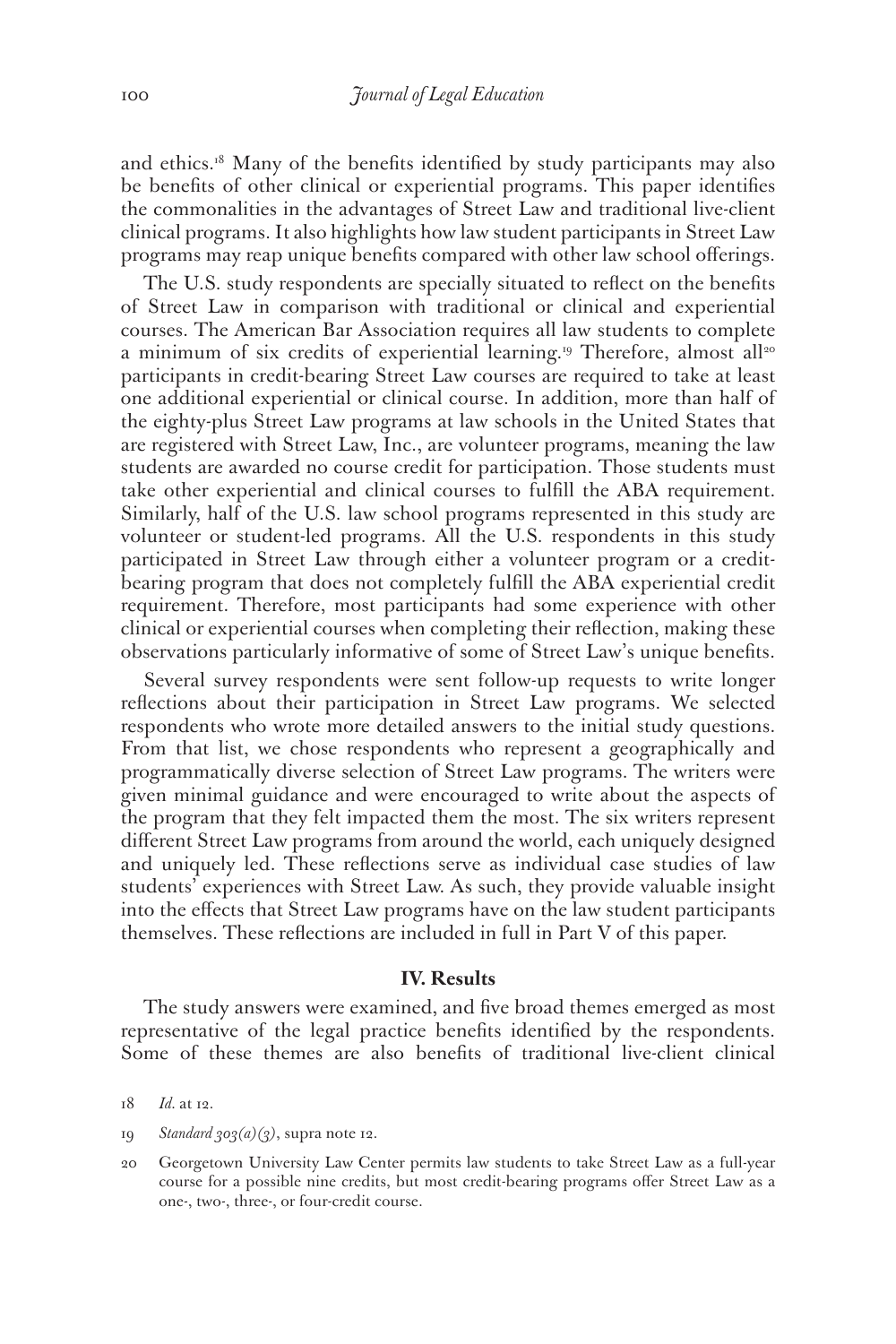programs. Study participants elucidated how some of these benefits may differ from other traditional and experiential law school courses. These themes include: explaining legal concepts to nonlawyers; public speaking in a nonacademic setting; building substantive legal content; engaging in research and preparation; and developing cultural competency and community connections.

# *A. Explaining Legal Topics to Lay Audiences*

Many respondents identified how participating in a Street Law program helped them develop the skill of explaining legal topics to lay audiences. One participant wrote, "I am now able to explain legal concepts in a more digestible manner."<sup>21</sup> This theme came up more than any other, suggesting that it is a nearly universal element of the diverse and sometimes highly discrete Street Law programs around the world. As expressed by the respondents, speaking understandably to lay audiences is an important lawyering skill, but not one that is easy to practice in a traditional law school setting.

Being in law school, and speaking with my fellow classmates and professors, everyone speaks in "legal terms." However, when participating in the program and speaking with the students, it gives me an opportunity to speak on these legal concepts, but in a way that non-law individuals can understand.<sup>22</sup>

This recognition of the disparate worlds in which lawyers and lay people live—particularly in relation to the language of the law—underscores the value of practical and straightforward legal education and training for everyone. Students in live-client clinical programs also have the opportunity to practice explaining legal concepts to nonlawyers as they assist their clients with legal issues. Depending on the program, Street Law participants may be able to address a broader array of legal topics over the course of a semester and may have an opportunity to speak with a larger number of nonlawyers more frequently in weekly classes.

Respondents recognized that while not every high school student came away with perfect knowledge of the lesson content, they felt that the lessons were highly valuable to the students.

I felt a sense of pride walking out of some of our more successful lessons knowing that the students really enjoyed their time with us and took away information that was useful. Even if they didn't learn every single detail of the information we covered, it got them talking about the legal considerations we all face, and hopefully that will make an impact on some of their future decisions.<sup>23</sup>

- 21 Street Law student from the Law Society of Ireland, Dublin, Ireland.
- 22 Street Law student from Roger Williams University School of Law, Bristol, Rhode Island, United States.
- 23 Street Law student from Loyola Law School, Los Angeles, California, United States.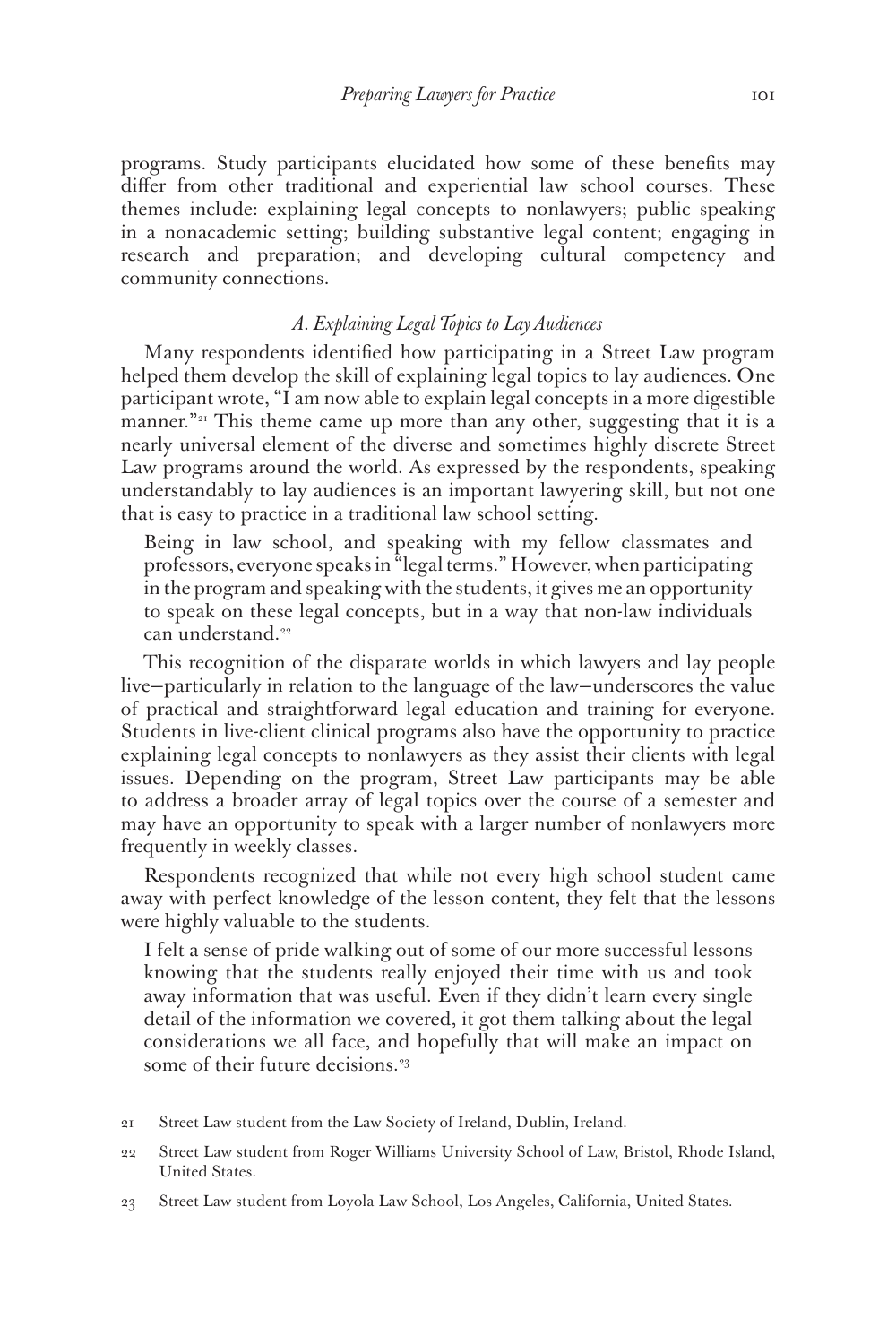This highlights an important common aspect of Street Law classes: They are not simply replications of law school classes for a different audience. Rather than focusing on preparing students to pass the bar exam or surveying one whole area of law, the classes are generally designed to provoke critical thought about the ways in which the law affects our lives<sup> $24$ </sup> and the practical ways in which people can understand law, practice civic skills, and build confidence about engaging with legal institutions or organizations. Traditional clinical programs give law students the opportunity to provide practical legal advice to clients,<sup>25</sup> and because Street Law participants may not dispense legal advice on an actual issue, law students focus class discussions on what the law should be and competing policy arguments. While discussion of policy may also happen in traditional live-client clinic seminars, the purpose of Street Law seminars and classroom teaching is to investigate policy issues that affect the high school students and their communities.

While many respondents recognized the benefits that their students took away from their classes, the law student instructors also articulated how the classes helped them. They saw the ability to explain legal topics to lay audiences not just as an altruistic way to improve the knowledge and skills of young people, but also as an important asset that will serve them well in their legal careers.

[Street Law] taught me how to explain legal principles in a way that non-lawyers will understand. As a criminal lawyer, this skill has been particularly helpful as my clients—some who struggle with English must make serious decisions based on my ability to effectively explain sometimes complicated concepts.<sup>26</sup>

The Street Law program thus was a valuable legal education experience not only for the high school students, but also for their law student instructors.

## *B. Public Speaking*

Developing the skill of public speaking was another often-recurring response. Respondents described how the process of teaching in front of high school students prepared them to speak in front of a crowd. Law school provides many opportunities for law students to practice formally answering questions and explaining cases and legal rules. Many law schools include oral arguments as part of traditional writing courses. Speaking before a panel of judges enables law students to practice public speaking. In contrast, the unpredictability of a classroom of high school students requires law students involved in Street Law to develop these skills in a different way. They have to

<sup>24</sup> Because most Street Law programs are experiential and not court practice courses, law students must be able to discuss topics without dispensing specific legal advice to their high school students, which could raise issues of unauthorized practice of law in the United States.

<sup>25</sup> Closely supervised by law school faculty or supervising attorneys.

<sup>26</sup> Street Law student from Touro Law Center, Central Islip, New York, United States.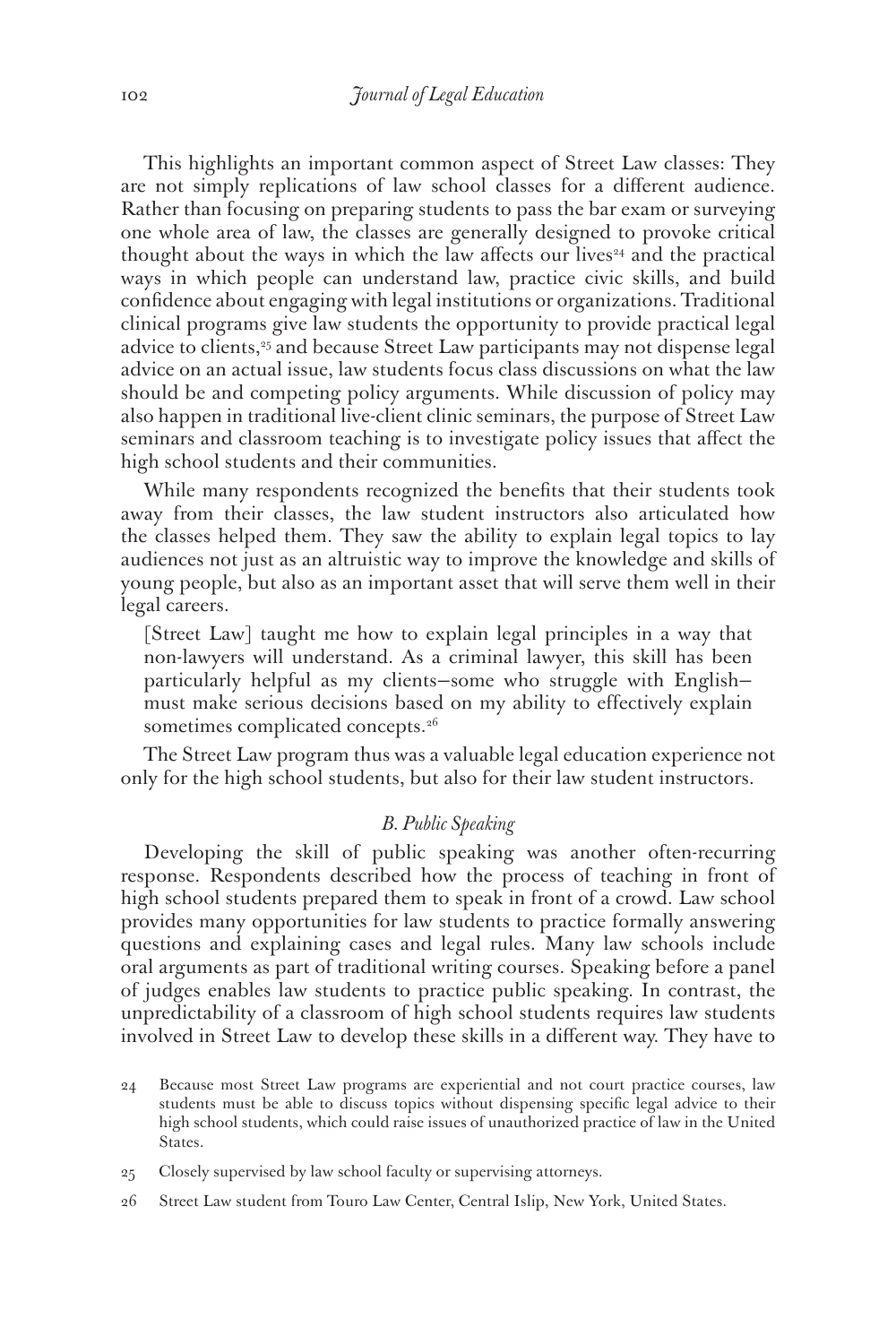engage large groups of students in discourse on complicated legal topics while simultaneously being captivating, accessible, and legally accurate. These skills will be useful in practice when speaking to jurors or other groups of nonlawyers.

I have become a much more confident public speaker and have refined my communication skills at large. Despite being rather outgoing oneon-one, I was always intimidated by audiences and so teaching a class of more than 15 young adults allowed me to face that fear head on*.* 27

Building confidence around communication—both for the law student instructors and for the high school student beneficiaries—is a key element of Street Law and a theme that came up repeatedly in the survey responses. Having the confidence to speak to other people is an essential first step to putting basic legal knowledge and skills to practical use. Through Street Law programs, both instructors and students build their public speaking abilities by being forced to practice them.

Many respondents also described how developing their public speaking skills in the Street Law program was instrumental in preparing them for their legal careers. As one respondent put it, "Street Law prepare[d] me to think on my feet and answer the diverse questions students asked me. This has been critical to my success in the courtroom."<sup>28</sup> Reacting in real time and answering unexpected questions are common aspects of Street Law programs. By interacting with and teaching curious teenagers, law student instructors have to assess questions and give coherent and correct responses to a very discerning audience. These high-pressure situations are scenarios that lawyers commonly encounter.

Presenting in front of a large group of high school students significantly helped me develop my ability to respond to questions from the bench during oral arguments. During law school, when you're dealing with hypotheticals that have set boundaries in terms of information, it's easy to know what will be asked of you and to respond. But in real life, judges can ask questions completely out of the blue that catch you totally off guard. The students in my classes commonly caught me off guard, and it taught me how to quickly think on my feet and give informative, concise responses.<sup>29</sup>

This comparison between the courtroom and the classroom highlights the practicality of the Street Law experience for the law students. Teaching in the classroom mirrors many real-life situations that lawyers will encounter in their careers.

<sup>27</sup> Street Law student from New York Law School, New York, New York, United States.

<sup>28</sup> Street Law student from Michigan State University College of Law, East Lansing, Michigan, United States.

<sup>29</sup> Street Law student from Michigan State University College of Law, East Lansing, Michigan, United States.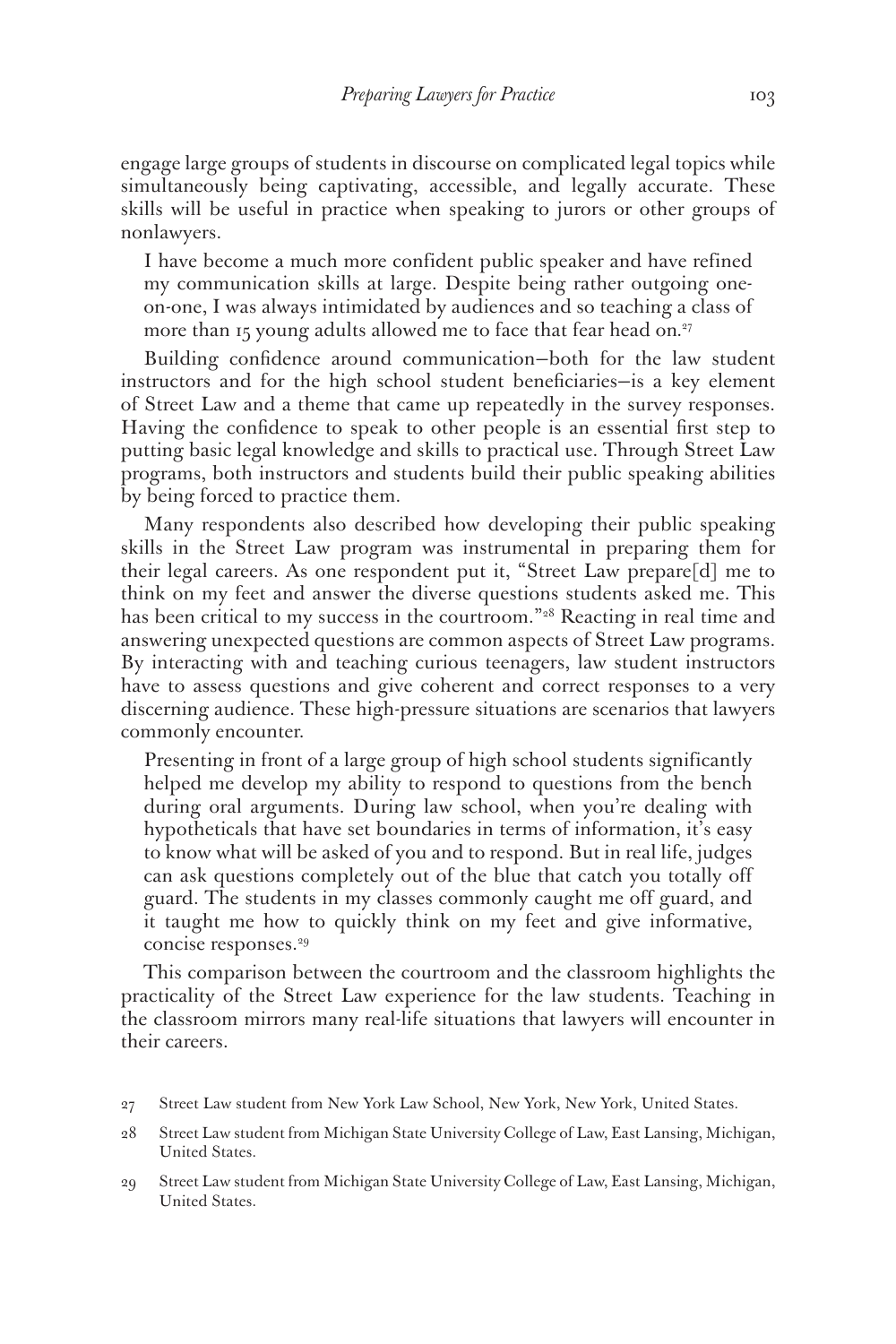Unlike other clinical experiences in which clients are likely to be interested in their own legal issues, high school students are not always immediately invested in the legal topic being discussed. Law students have to learn to engage their students and present information in a way that is relevant and interesting.

If you can relate these principles to 15 and 16 year olds, then you can relate them to a juror [sic] of your peers. Kids are unforgiving. It taught me to not be afraid to make a mistake but I had to learn to engage my audience.<sup>30</sup>

The respondent went on to say, "[I]t made me a better prosecutor." $31$  Being able to captivate your target audience is an essential lawyering skill.

It helped me to improve, first of all, my public speach [sic]. Because we need to know how the ways of making satisfactory public speach [sic] and the ways of enchanting the attention.<sup>32</sup>

While the respondents recognized the importance that colloquial public speaking plays in the legal profession, some felt that the Street Law program provided the best way for them to practice this informal type of legal communication. One respondent wrote that in law school, "I was so accustomed to speaking in a formal setting [as I would] to judges and lawyers, whereas street law is a conversational setting with students."<sup>33</sup> The informal setting allowed students to connect and communicate in a more authentic way.

I believe that my public speaking skills have improved because I am learning how to connect with a crowd of people and tell them a story that will impact them emotionally and intellectually. I feel less afraid of public speaking after having this experience and I understand how to best connect with my audience.34

By building a real connection with the students with whom they interact, Street Law students learn pragmatic public speaking and communication skills that will serve them in their legal careers.

#### *C. Building Legal Knowledge*

Another common theme in the responses was how the Street Law program developed law students' legal knowledge. Respondents identified two distinct ways in which their participation in the program helped build their legal

- 31 Street Law student from Michigan State University College of Law, East Lansing, Michigan, United States.
- 32 Street Law student from Tashkent State University of Law, Tashkent, Uzbekistan.
- 33 Street Law student from Roger Williams School of Law, Bristol, Rhode Island, United States.
- 34 Street Law student from Thomas Jefferson School of Law, San Diego, California, United States.

<sup>30</sup> Street Law student from Michigan State University College of Law, East Lansing, Michigan, United States.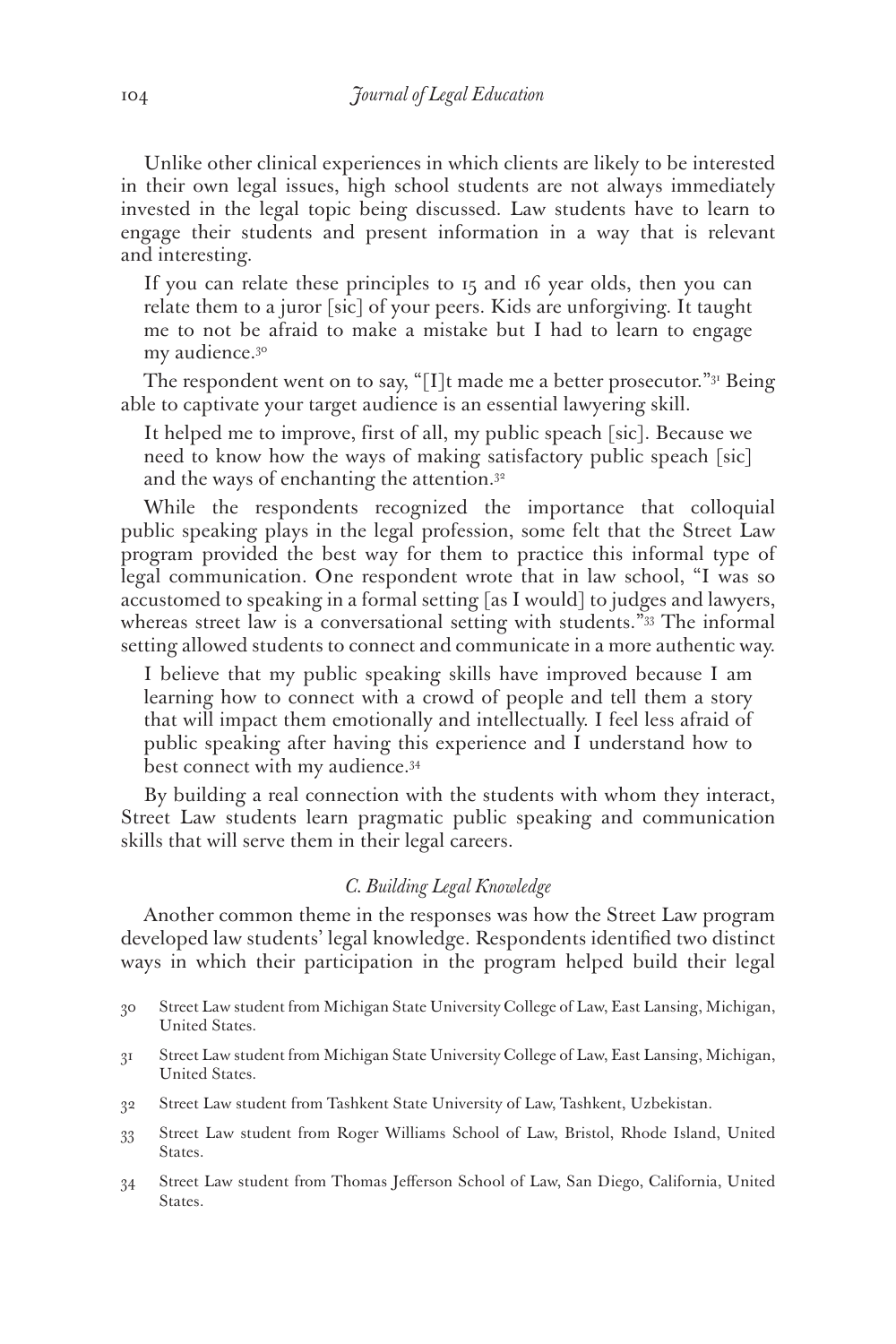knowledge. First, the Street Law experience helped them refine and review the information that they were learning in their other law school classes. Many traditional law school classes examine legal issues through a national lens. As with many live-client clinics, Street Law requires law students to understand the applicable law in one jurisdiction, which is a useful complement to traditional classroom learning.

Being in my last year of law school, the Street Law course has helped me review the material that was taught my first year while challenging me to be able to take the actual law and make such material easier to understand for students with the program*.* 35

By teaching basic legal concepts to high school students, Street Law students are forced to constantly review the information that they were taught throughout law school.

Second, Street Law helped law students develop knowledge of new legal concepts that they otherwise might not have learned elsewhere in law school. Participants often have significant input into the topics they choose to teach each week. This empowers law students to select areas of particular interest to them and their students. Because law schools have a number of required courses, law students are not always able to select courses in all of their interest areas. Some respondents listed specific instances of laws that they had to learn about to properly serve the community where they were working. For example, one respondent reported learning extensively about restraining orders before teaching a group of survivors of domestic violence. Although law students may learn about family law and the legal rules that govern their jurisdiction, Street Law enabled them to delve into those issues and examine how those rules are applied on a practical micro level. Law students participating in traditional live-client clinics have the opportunity to closely examine issues in a similar way.

Respondents identified the process of teaching as a specific element of their Street Law experience that built their own personal legal knowledge. To teach about a topic and explain it to high school students, the instructor must fully understand the topic. In addition to legal rules, instructors must grasp the public policy issues involved to facilitate discussions about why certain laws exist.

I have realized that what I remember the best is what I taught high school students. Teaching others made me really think about the issues in a greater context and forced me to get to understand them properly.<sup>36</sup>

<sup>35</sup> Street Law student from Oklahoma City University School of Law, Oklahoma City, Oklahoma, United States.

<sup>36</sup> Street Law student from Charles University, Prague, Czech Republic.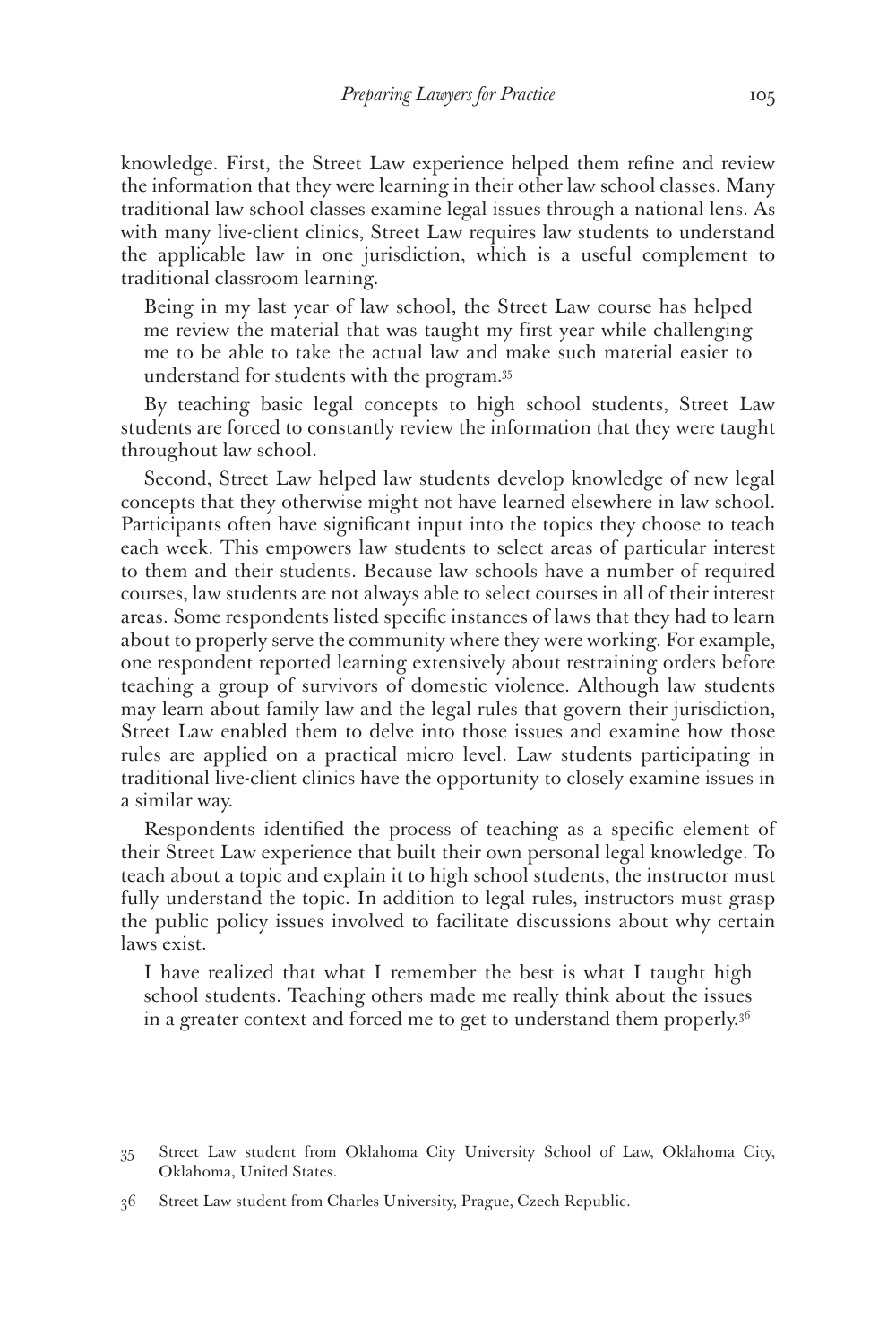[Street Law] has helped me understand the law better, because I need to make sure I have a good understanding of it so that I can explain it simply.37

Teaching Street Law requires an in-depth understanding of the practical application of the law. It provides the Street Law participants an opportunity to discuss legal concepts from the perspective of the students and examine how the law affects them and their communities. As one respondent put it, Street Law taught her how to connect "the theoretical that is taught in law school and the practical in how it affects real lives."38 This reconceptualization of the law is an important learning opportunity that Street Law programs provide for participants.

#### *D. Research and Preparation*

While teaching in front of a class of students is the most visible and public-facing aspect of Street Law programs, the process of teaching involves much more time and effort than just the forty-five to ninety minutes in the classroom with the students. Researching legal topics, creating lesson plans, and preparing for everything that can come up during the lesson are timeconsuming but extremely important elements of the Street Law experience. Respondents recognized that the time that they put into researching and preparing for teaching was a valuable educational experience for them, and one that they felt was good training for their future work as lawyers. These are skills law students also develop in many other law school courses and clinics, making Street Law courses an important complement to traditional law school curricula.

The most fundamental aspect of preparing to teach a Street Law class is developing or refining a lesson plan. The lesson plan is a detailed guide for the instructor that outlines what students should learn and be able to do (outcomes), how the content will be taught (methods), and how the learning will be measured (assessment). While every Street Law program is different some students create their own lesson plans and others use lessons plans developed by the professor or other external sources—all Street Law students use some kind of plan to guide their teaching.

Street Law has allowed me to refine my legal knowledge and skills. This is mostly a result of formulating lesson plans, in which I had to make sure I had adequate knowledge of topics myself before teaching and explaining them to students.39

The process of creating or adapting a lesson plan for use in the classroom is thus in itself a learning experience for the Street Law participants.

- 37 Street Law student from University of Kentucky College of Law, Lexington, Kentucky, United States.
- 38 Street Law student from New York Law School, New York, New York, United States.
- 39 Street Law student from New York Law School, New York, New York, United States.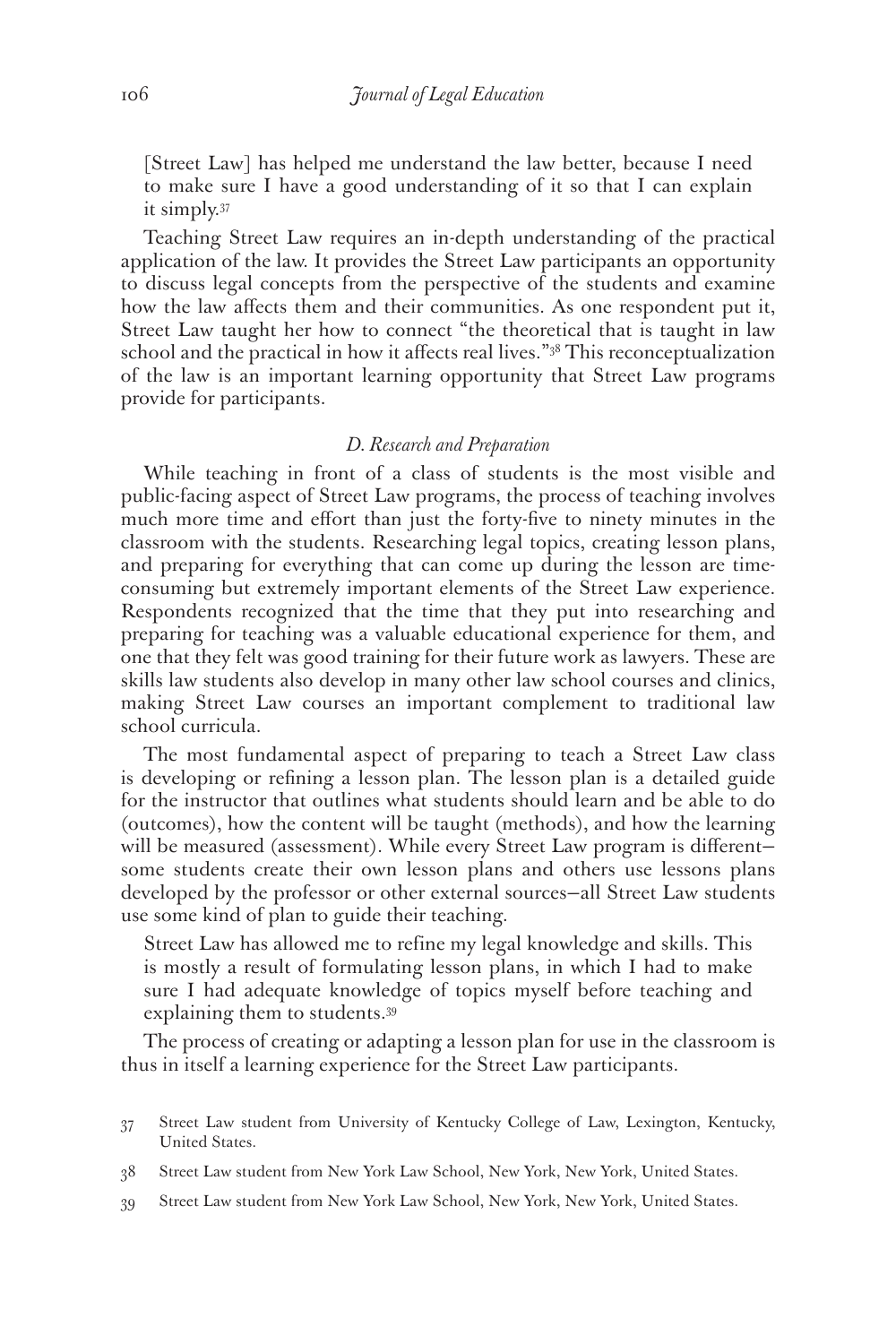Preparation for a Street Law class involves more than simply planning what to do during the class. As the respondents explained, an important aspect of planning is anticipating the unexpected questions and scenarios that might arise during the class. This preparation involves not just a deep understanding of the law, but also preparation for the different personalities and behaviors that they will encounter in the classroom. As one respondent put it, "It wasn't enough to 'wing it.' My teaching partner and I had to be adequately prepared to thoroughly explain each lesson, actively engage the students, and maintain control of the room."40 Many of the respondents also identified the curiosity of their students as a factor that drove their preparation.

[Street Law] has made me realize how important . . . preparation [is] because the students will always come up with new questions which we had not encountered before as each student sees the law differently and that results in them taking different approaches and thinking of new angles.41

Respondents linked the inquisitiveness of the students in the class to reallife lawyering scenarios that they are likely to encounter (or in some cases have already encountered) in their professional lives as lawyers. Working with a class of high school students prepared the Street Law participants for a variety of legal situations. As one respondent succinctly stated, "Whether as the teacher to the students or as the future lawyer to my clients, without preparation . *. .* you cannot succeed."42

#### *E. Cultural Competency and Community Connections*

Street Law connects law students with people in their community, and many respondents identified this relationship as an important aspect of their experience with the program. Although more abstract than the other themes described, this association was a powerful and meaningful element to the law student participants. Law students in many traditional live-client clinics also work closely with community members. Clinics often serve economically disadvantaged communities or communities of color. Incredible, important pro bono work is done in these legal clinics, and law student participants may gain some or all of the benefits identified here. In contrast to many other clinical and experiential programs in which law students interact with community members in a professional lawyer/client relationship, Street Law allows law students to communicate with participants on a more equal level. Because the law students are not addressing a contemporaneous legal problem when they meet with their students, discussions can track the interests of the high school students and focus on current events. Although it may seem insignificant, while law students are teaching interactive and engaging lessons, both they and the high school students are often laughing and having fun.

40 Street Law student from New York Law School, New York, New York, United States.

41 Street Law student from The Law Society of Ireland, Dublin, Ireland.

42 Street Law student from New York Law School, New York, New York, United States.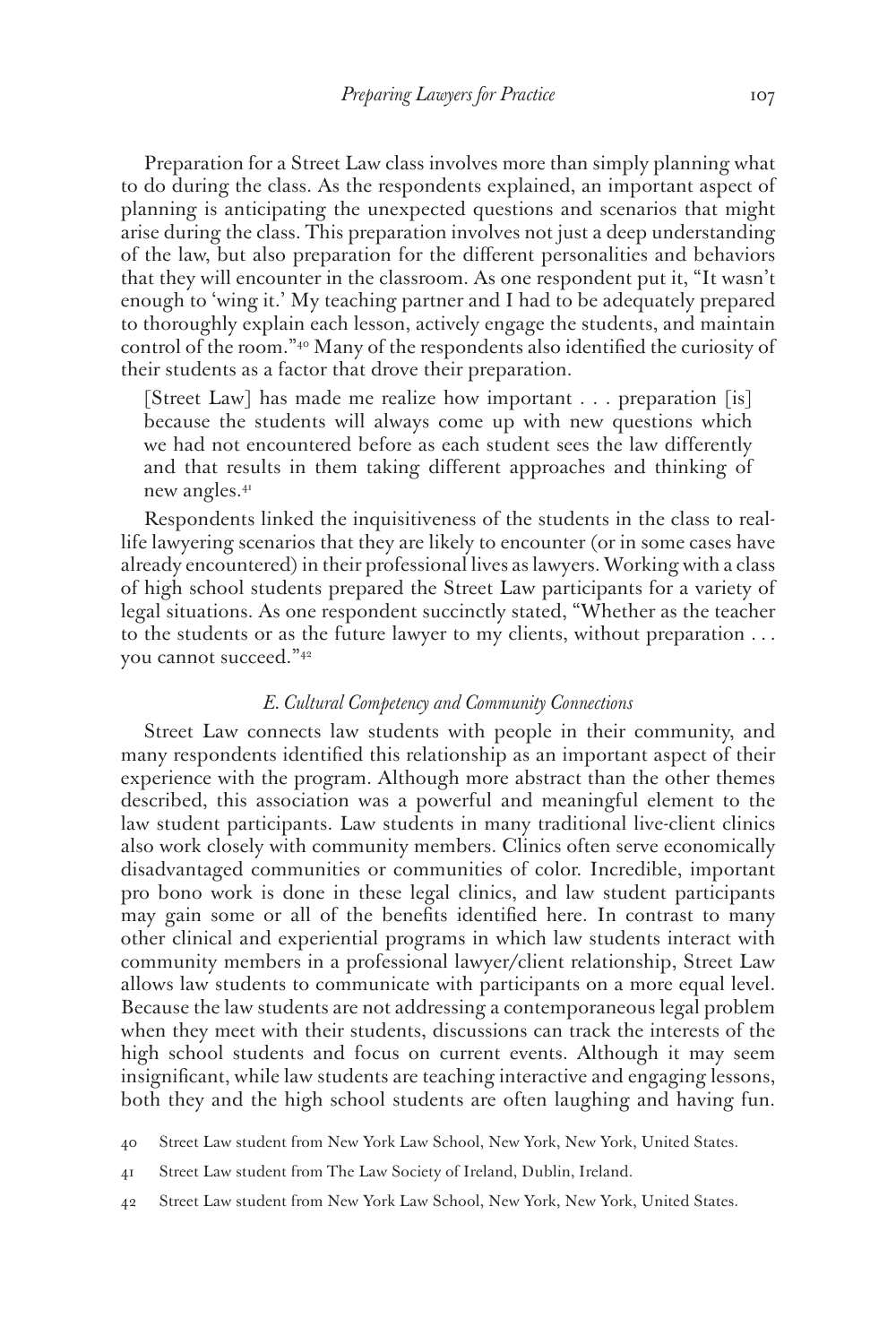These experiences create genuine connections that remain with both the students and the instructors. Because classroom discussions are primarily skills driven (e.g. critical thinking, advocacy), law students focus less on one correct answer and more on how different laws impact the community or may impact different communities disparately. These interactions are vital for law students to underscore the value of diversity, which is a cornerstone of cultural competency. This open dialogue allows for meaningful understanding and mutual appreciation:

While you're a law student, it is easy to get stuck in a law school bubble because of how busy you are with classes and internships. This program has helped me step outside that bubble and connect with people in my community on something that I am passionate about.<sup>43</sup>

Many respondents also identified how experiencing the disconnect between laypeople and the law was eye-opening for them. Understanding this gap in legal awareness will help lawyers be more responsive to their clients.

[I learned] how little most people know about the legal system. It is easy after four years of college and three years of law school to assume that most people know information that is fundamental in the field. Yet in reality, most of my clients have little to no understanding of the judiciary, and the Street Law program really helped me understand this.<sup>44</sup>

Their participation in the Street Law program thus was not only an educational experience for the knowledge and skills that it helped them develop, but also for the empathetic attitudes that it helped them adopt toward the people in their communities.

Respondents highlighted another disconnection that Street Law bridged, namely that between law students and their local community.

Street Law was a refreshing and humbling reminder of the people I will be serving when I become a prosecutor in this community. It energized me and reconnected me with the kids in my city that I had forgotten about during the fray of law school.45

Street Law programs connect law students with their communities. In addition, many respondents explicitly described the differences between law students and the students they served. In their words, law students were often more privileged and wealthier than the young people that they were teaching.

It has allowed [sic] to be reconnect with parts of my community that may not be as economically affluent as I am. This helps you in gaining

<sup>43</sup> Street Law student from Oklahoma City University School of Law, Oklahoma City, Oklahoma, United States.

<sup>44</sup> Street Law student from Michigan State University College of Law, East Lansing, Michigan, United States.

<sup>45</sup> Street Law student from University of Missouri Kansas City School of Law, Kansas City, Missouri, United States.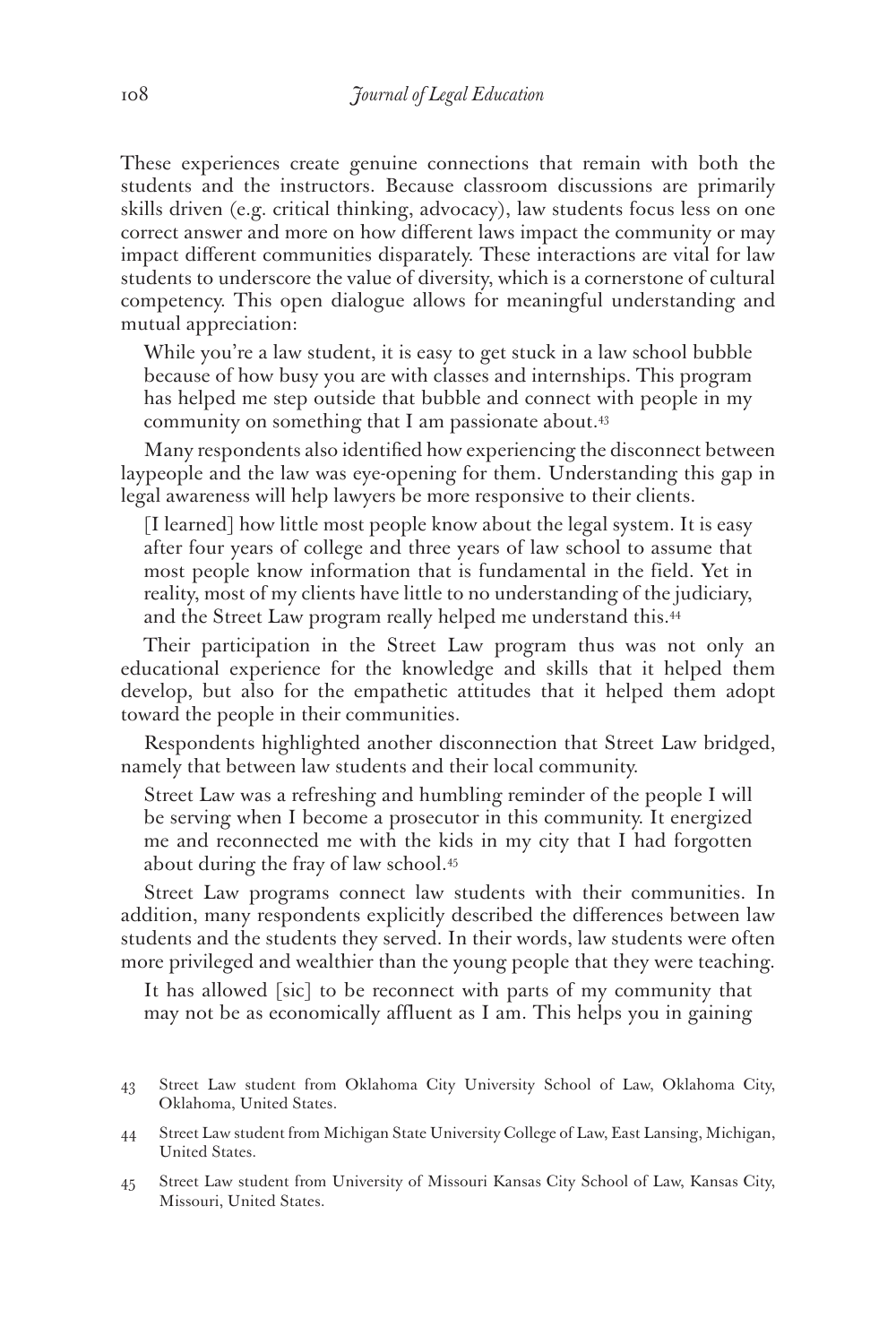perspective in life and also makes you infinitely more grateful for the opportunities you have.46

The Street Law program helped them connect with people who had different life experiences from their own, thus preparing them for the diverse group of clients that they are likely to encounter in their legal careers.

Central to law students' connection to their community was the development of an appreciation for the value of pro bono work. As one respondent articulated, doing work for others is an important attribute of a good lawyer but something that may be easy to forget in the competitive bustle of law school:

I think law school is designed to be selfish. You are constantly comparing yourself to others, focusing on your own grades and comprehension of materials, and comparing your status . *. .* to your peers. Street Law allows you to see the bigger picture of law school, that your actions will deeply affect others, and that you have the opportunity to create a positive influence. It allowed me to stop being selfish in my education and career.47

By developing the attitudes necessary for what one respondent described as a "career in service,"48 Street Law programs serve a critical preparatory function for legal professionals.

Like many clinical courses and even some traditional law school classes, Street Law participants often teach in pairs or teams. The law students learn to communicate and cooperate with their peers and the classroom teacher or site supervisor.

Not only has Street Law allowed me to connect to the high school students in the Bronx/their HS teachers, but I have also gotten to know my law school peers.49

Prague Street Law program is based on "community spirit," so we consider ourselves to be not just coleagues [sic] but (first of all) friends.50

Law students have to balance different personalities and study styles to produce a unified lesson and work together to manage the planned activities and the classroom. Learning how to work effectively as a team is critical for virtually all legal careers.

- 46 Street Law student from Lahore Lahore University of Management Sciences, Lahore, Pakistan.
- 47 Street Law student from New York Law School, New York, New York, United States.
- 48 Street Law student from University of Missouri Kansas City School of Law, Kansas City, Missouri, United States.
- 49 Street Law student from New York Law School, New York, New York, United States.
- 50 Street Law student from Charles University, Prague, Czech Republic.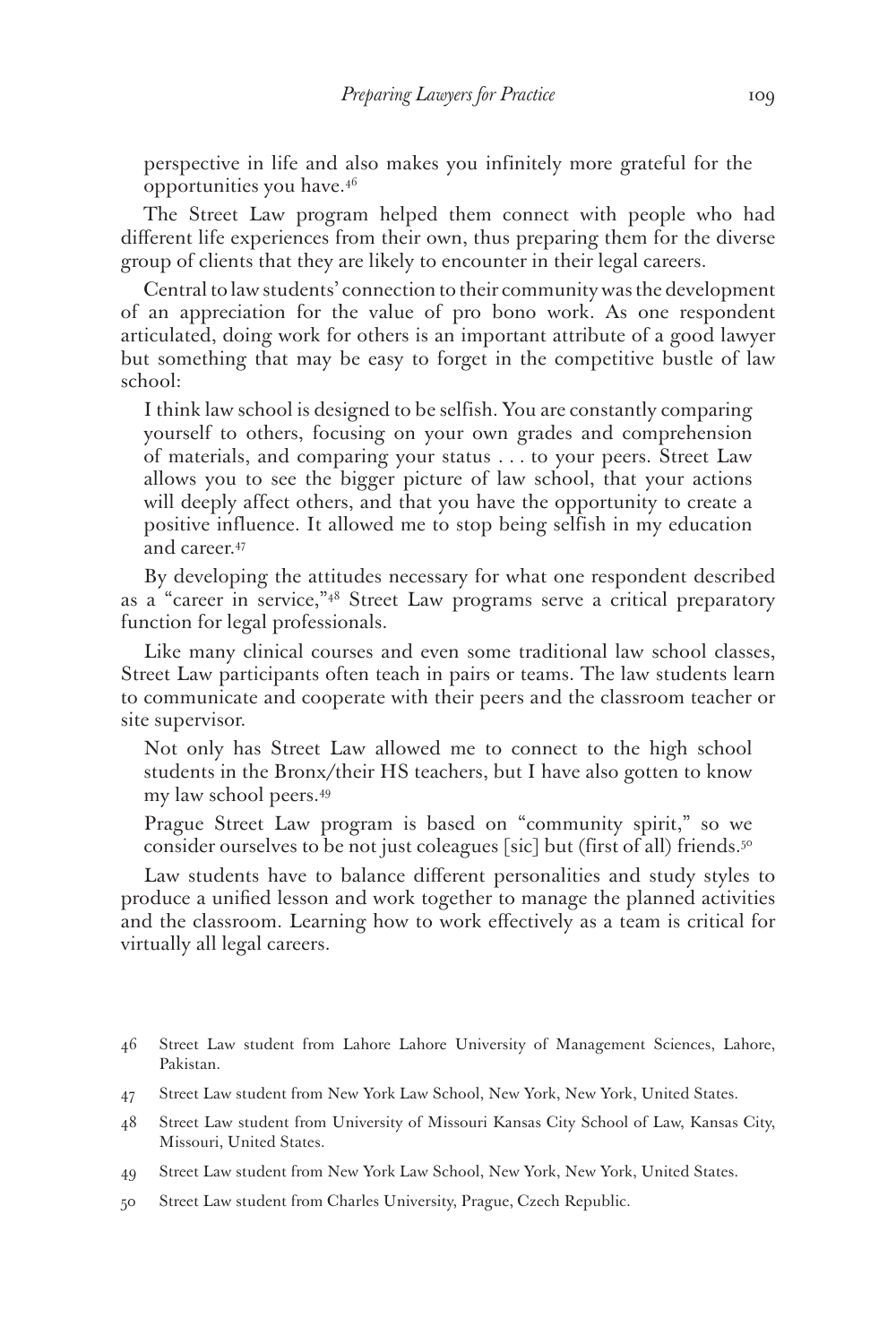## **V.** Reflections<sup>51</sup>

The reflections included below were written by law students and attorneys who participated in Street Law. They taught in the Czech Republic, Ireland, Pakistan, and the United States. The topics they taught and the nature of their placements are widely disparate, but, again, common themes are present. The contributors identify community connection, public speaking, and the development of core legal knowledge as benefits of participation in their Street Law programs.

#### *A. Tomáš Friedel*<sup>52</sup> *(Charles University, Prague, Czech Republic)*

#### *"You live a new life for every new language you speak"* says old Czech proverb.

I consider the law to be a *foreign language*. Even more, I consider the law to be a *special foreign language.* Why is it special? Everyone is willing (or forced) to speak it at least from time to time. Moreover, it is a powerful—and therefore important—language. If one disobeys what the law says s/he is forced to listen. In such reality it is vital to speak the law for anyone. In such reality the lawyers are needed.

My conception of the law was deeply formed through my Street Law experience. I find the Street Law to be a special way of communication between the law and a lay person through a Street Lawyer. The Street Lawyer plays a role of agent or translator of law which demands a lot from her/him or more precisely from me, if I want to meet the requirements for such position.

First of all, as a Street Lawyers (and a lawyer later on) I must have improved my legal knowledge. I cannot be proper translator if I do not know the vocabulary, if I do not know how to build a legal sentence or what authorities think about various issues. Research and preparation are inherent part of providing Street Law lecture as it is inherent part of providing legal services. Simply speaking, in class as well as in firm, I need *to have something to say*.

Speaking about knowledge of law, Street Law was the first course that let me experience a volatility of law. In regular law faculty classes, it was usually mentioned that preparation of certain amendment to some significant statute is in progress or that important judgement is about to be hand down. Though, there is gulf between *knowing* that law changes all the time and *experiencing* that law changes all the time. As a law student I was required to pay attention only to changes that had happened before I took an exam and frequently, I was notified by teachers about them. On the other hand, as a long-standing

51 Reflections are included here as written, without editing, to capture each author's voice.

52 Tomáš Friedel participated in the Street Law program at Charles University in Prague, Czech Republic. He worked as a lawyer at the Prague City Council Office and is currently working as a law faculty lecturer at Charles University in the department of political science and sociology.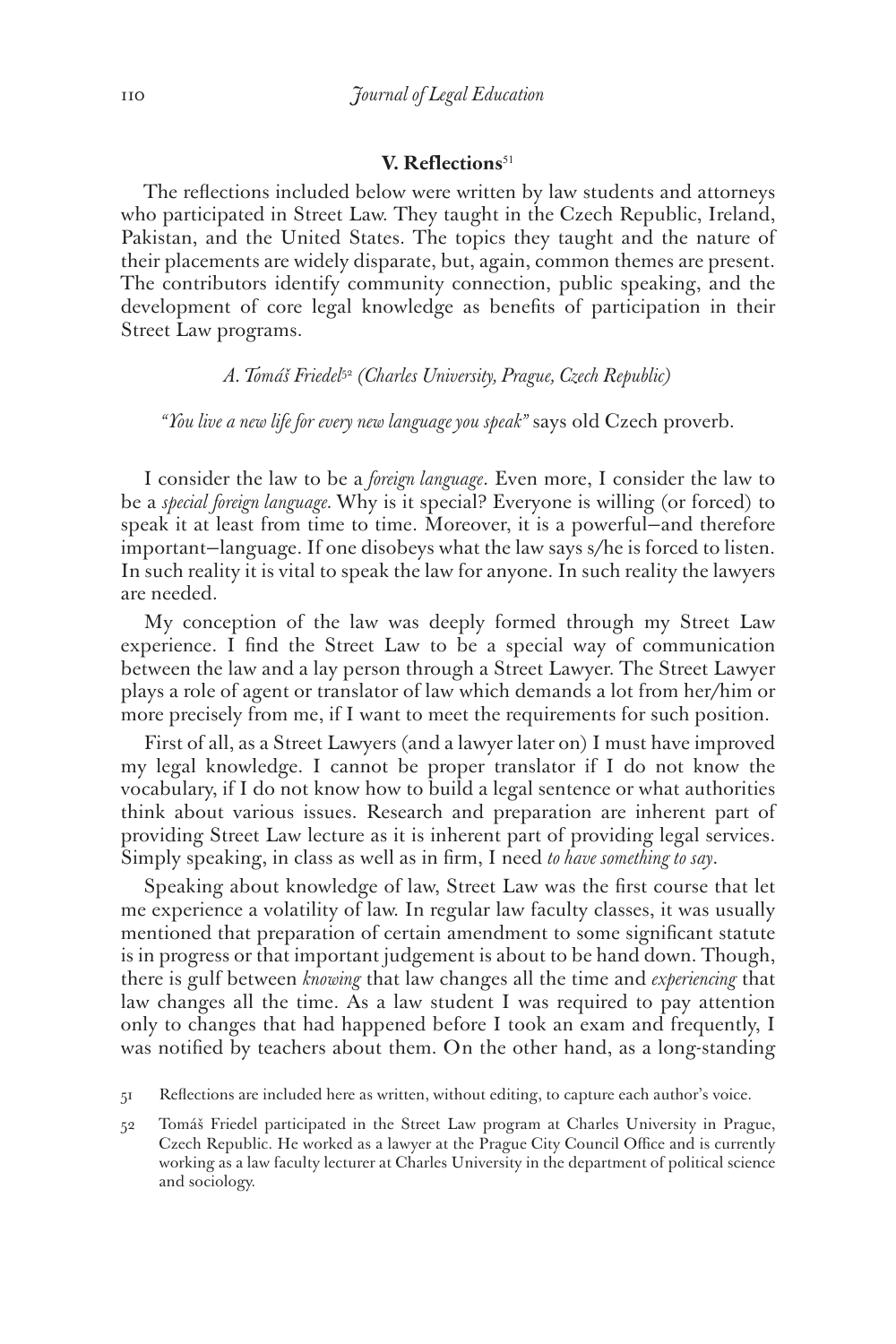Street Lawyer who teaches similar topics every year, I must have kept pace with changes of law on long term basis. Needless to say, that the responsibility for doing so was my own.

Subsequently, it was necessary for me to get to know *proper means of communication of the law* with students or laypersons broadly speaking.

Firstly, Street Law emphasizes that it is essential to realize what your partner (regardless if student or client) wants and needs. (And as a followup what you—as a teacher or a lawyer—want and need and what law allows). Once one gathered the inputs into the communication it is much easier to communicate. Street Law is especially seminal in displaying that since high school students are unique stratum—they are not afraid to ask a question even though they do not know how exactly. In other words, students (and most of other laypersons) know what they need to know nevertheless they are not able to formulate it. After some Street Law practice, I was able to recognize that *notunderstanding* questions or requirements is a valuable first step in finding blank spaces of legal knowledge of my communication partner. After finding such spaces, my role was to fill them. Only then our communication could continue fluently. Besides, in class Street Law experience teaches every Street Lawyer in thickened form that not understanding the law is completely common, which is a valuable lesson for someone who usually speaks about law with lawyers or law students.

Secondly, Street Law offered and trained me in tens of concrete means of communication. Even more fruitful than getting to know wide repertoire of means of communication was cognition that every situation requires its own communication method and therefore it is vital to think carefully which one should be used as a toll for dealing with certain situation. Of course, some of Street Law methods were more useful for in class situations (such as mock trials or moot courts) yet public speaking, face to face communication or teamwork are as valuable in the class as in the practice of law firm.

I obtained most of mentioned skills and features during my Street Law teaching at high schools Gymnázium Jana Nerudy in Prague and Gymnázium Bohumila Hrabala in Nymburk where I taught one year seminars of law and political science in second to last and last year students (from 16 to 18 years old).

Instead of writing regular conclusion of my text, I carried out a small word count. I used a noun "communication" ten times and a noun "language" four time. Malicious reader could say the reason I repeat the same words that times is that my ungainly English. I would like to suggest a different explanation. I used the words that often because Street Law is in the first place a way how to be in connection with fellow citizens for me, it is a way how to create a community.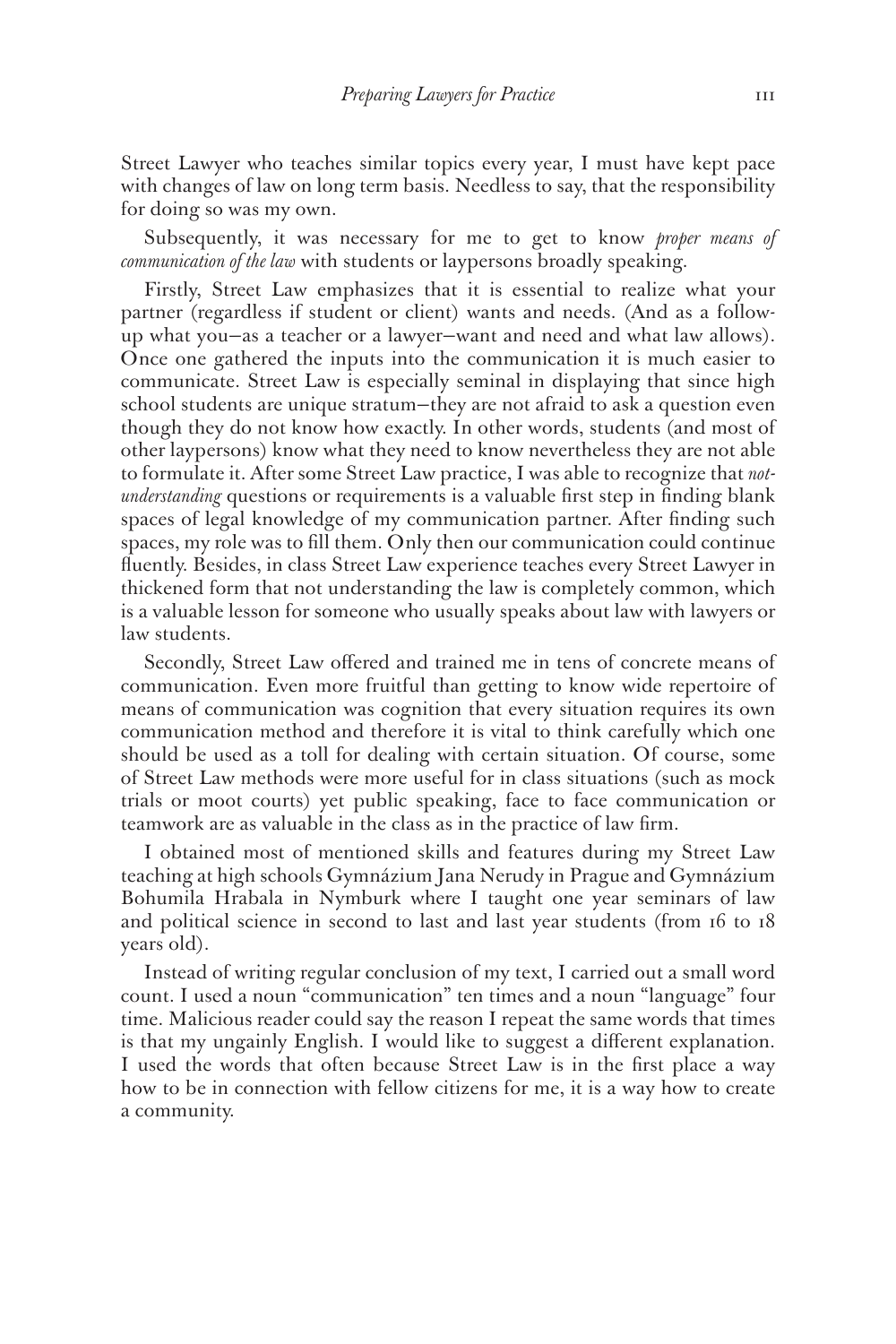#### *B. Niamh Hanbidge*<sup>53</sup> *(Law Society of Ireland, Dublin, Ireland)*

The Street Law Programme really appealed to me as an opportunity to give back to the community and to those from disadvantaged areas. I participated in two Street Law Programmes, one in a secondary school working with 15-16 year olds and one in a prison. Volunteering in these two programmes really enabled me to learn the true value of Street Law and its lasting impact.

As a law student and now a Trainee solicitor, I have always been passionate about education. It is the very catalyst that opens your eyes, mind and heart to different ways of understanding life. I am very alive to the fact that education is a privilege, one which I am forever grateful for. The lack of accessibility of education is a societal issue with serious effects. When the chance arose to volunteer for Street Law, I truly was delighted to put myself forward.

The orientation weekend of Street Law illustrated how important the *manner*  in which education is delivered to students. Interactive learning is integral to real personal development and a broad way of thinking. Students are subjected to rote learning in schools and the chance to truly deepen their own way of thinking slips away. This is even more so for disadvantaged students where schools may be oversubscribed and underfunded. School becomes a chore, a mere litany of tests necessary to be done during your childhood years.

Street Law changed the way I view education. It struck me that rote learning is something that law students are generally quite suited to. With the sheer vast amounts of information, rote and fast learning becomes the norm, sometimes with little time to actually digest what you are learning. As law students and practitioners are well adapted to this, it became clear that our learning mechanisms enabled us to be the fortunate ones. The opportunity to learn about law and legal theories has become a privilege. I believe it should be a right. By placing the autonomy back in the students hands and minds, open dialogue and engagement is not only encouraged, but it happens naturally. It is truly great to see how impassioned the students became when discussing law.

#### LESSONS

The lessons differed greatly between teaching children and teaching prisoners. For this purpose, I will talk about them separately.

For teaching children, my teaching partner and I wanted to broaden the students' horizons with interesting, age appropriate, thought provoking material. We developed the lesson plans weekly. We taught on topical areas of law, such as the women's right, the right to choose, referendums and crime. What was truly fascinating was to create a classroom where the students took over. We gave them the basic tools and bare guidance. The dialogue was flowing and it was really amazing to see how passionate the students were about basic human rights and principles of law.

53 Niamh Hanbidge participated in the Street Law program with the Law Society of Ireland in Dublin, Ireland, and is now a Trainee Solicitor with Eversheds Sutherland.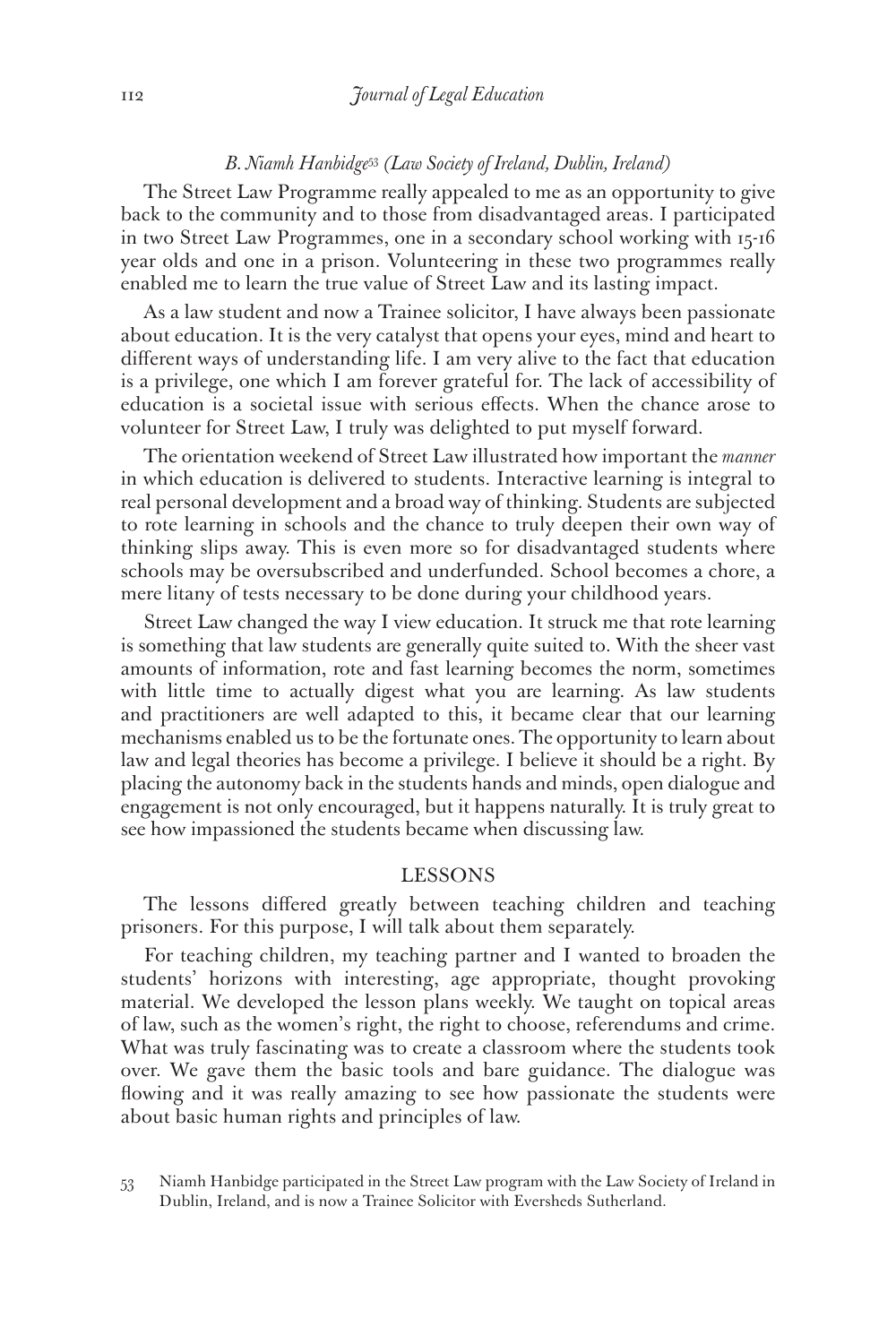For teaching the prisoners, my fellow teaching partners and I wanted to engage in stimulating conversations, mature and educational. It was hard at times to pick the right topics to teach. It was important we engaged with the students in an educational, mature and equal manner. We discussed topics like freedom of expression, personal injuries and liability, the death penalty in America and the criminal justice system.

I have to say I was genuinely taken aback by how much the prisoners engaged. While keeping up the bravado amongst their fellow inmates, there was a real level of interest and enthusiasm when discussing legal ideas and social norms. By bringing the law back to its very basics, the importance of law and how you teach it became extremely evident. The discussion of ideas of justice, consequences and moral rights showed me how important the accessibility of law is. Lawyers are fortunate to have skills where we can take in vast amounts of information by reading and digesting information for hours on end. The majority of people do not have this skill, time or educational freedom and opportunity. That does not mean people not want to engage with the law. If people are given the chance, a real chance, to engage, learn and develop legal theories, the benefits would be far-reaching.

# IMPACT

I hope the students had an enjoyable, educational experience with Street Law. For me, I found it changed my perception of how law should be taught. It further instilled in me the fact that education, particularly legal theories and law, should be comprehensible and available for anyone who is interested. The programme allows volunteers to engage with people from a disadvantaged community or people who may be struggling academically, with complex ideas about justice, social norms and the law. No bias or societal privilege is placed on anybody. The impact of Street Law is about opening up those channels for a level-playing field in teaching law.

I am extremely grateful for the opportunity to engage with this programme as I believe it will make me a better Solicitor once I qualify. Street Law helps you grow compassion and interest in learning for others. It is important to always remember that independent and creative thinking can be cultivated through education. Socio-economic factors should never hinder this. The legal profession holds a high regard in society, therefore we must all play our part and give back to those who may need it.

I would like to thank the organisers of the Street Law programme, the Law Society of Ireland and the Solas Project for this great opportunity.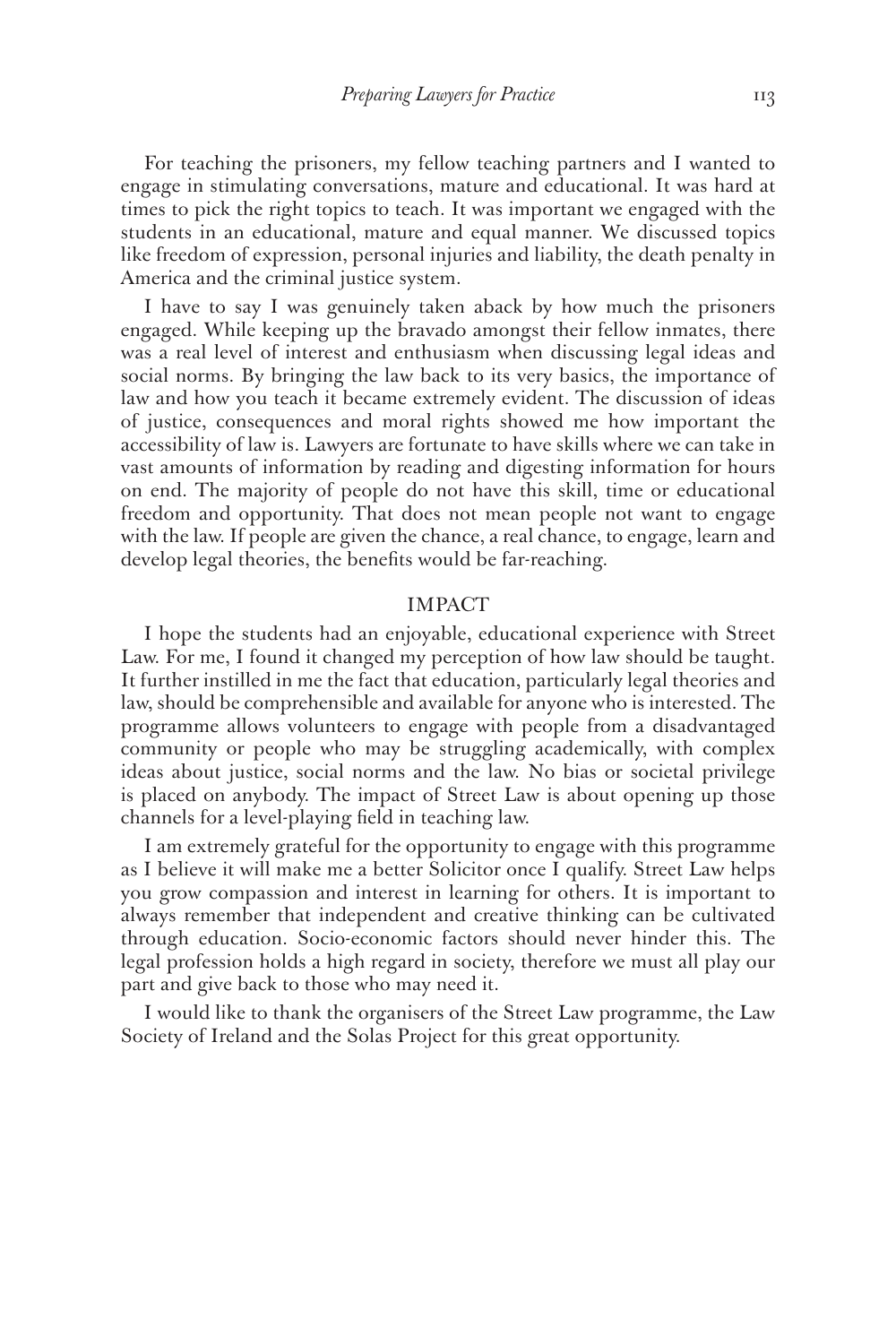#### *C. Amiri Lampley*<sup>54</sup> *(The University of Chicago, Chicago, Illinois)*

In the Spring of 2019, the University of Chicago Black Law Students Association reinstituted a Street Law Program in partnership with the university's urban charter school, Woodlawn High School. The program was reinstated and led by me, the BLSA president at the time. Through support from the University Director of Partnerships at the Urban Education Institute and the law school's deans' office, BLSA was able to facilitate a five-week, after school program teaching students between ninth and eleventh grade, about the law, their constitutional rights as students, and opportunities for advocacy as youth leaders within their community.

Prior to law school, I taught high school English as a Teach for America Corps member. While teaching I became uncomfortably familiar with the residual effects of educational and racial disparities within the African American community. I discovered that effective teaching had to be accompanied with financial capital, equal opportunity, and community engagement in order to produce desirable student outcomes. Due to systemic racism and generational poverty, a disproportionate amount of my students were victims of trauma and lacked the literacy to advocate for themselves. Incited by their suffering and inspired by their resilience, I pursued a law degree with hopes that I could make an impact from a macro level on disenfranchised youth in urban education.

Thus, I came to law school with a primary interest in identifying how I could use my legal career to aid in dismantling the school to prison pipeline system and acquiring a skill set that could be used to empower African American youth. I also sorely missed teaching children and was excited to learn that Street Law could serve as both a way for me to remain connected to youth, deepen my own understanding of the law, and meet the needs of the kids I came to law school for.

After I discovered that the University of Chicago did not have an active Street Law program, I began planning for re-establishing a program in my first year of law school, with the intent of re-chartering it as an official student organization. However, after I was elected president of BLSA I decided that it was best to house the program within BLSA, at least for the first year.

Although Street Law student organizations are widely successful across the country, it was really important to me that black high school students on the South Side of Chicago have the opportunity to see black law students from the University of Chicago, who look just like them, stand in front of them and not only tell them they could be lawyers too, but prove it through our presence, our existence. To be able to speak to how by merely existing in spaces that have historically barred our attendance because of the color of our skin, we are engaging in a form of resistance. To share how systemic and

<sup>54</sup> Amiri Lampley participated in the Street Law program at the University of Chicago and joined Kirkland & Ellis in the litigation practice group in fall 2020.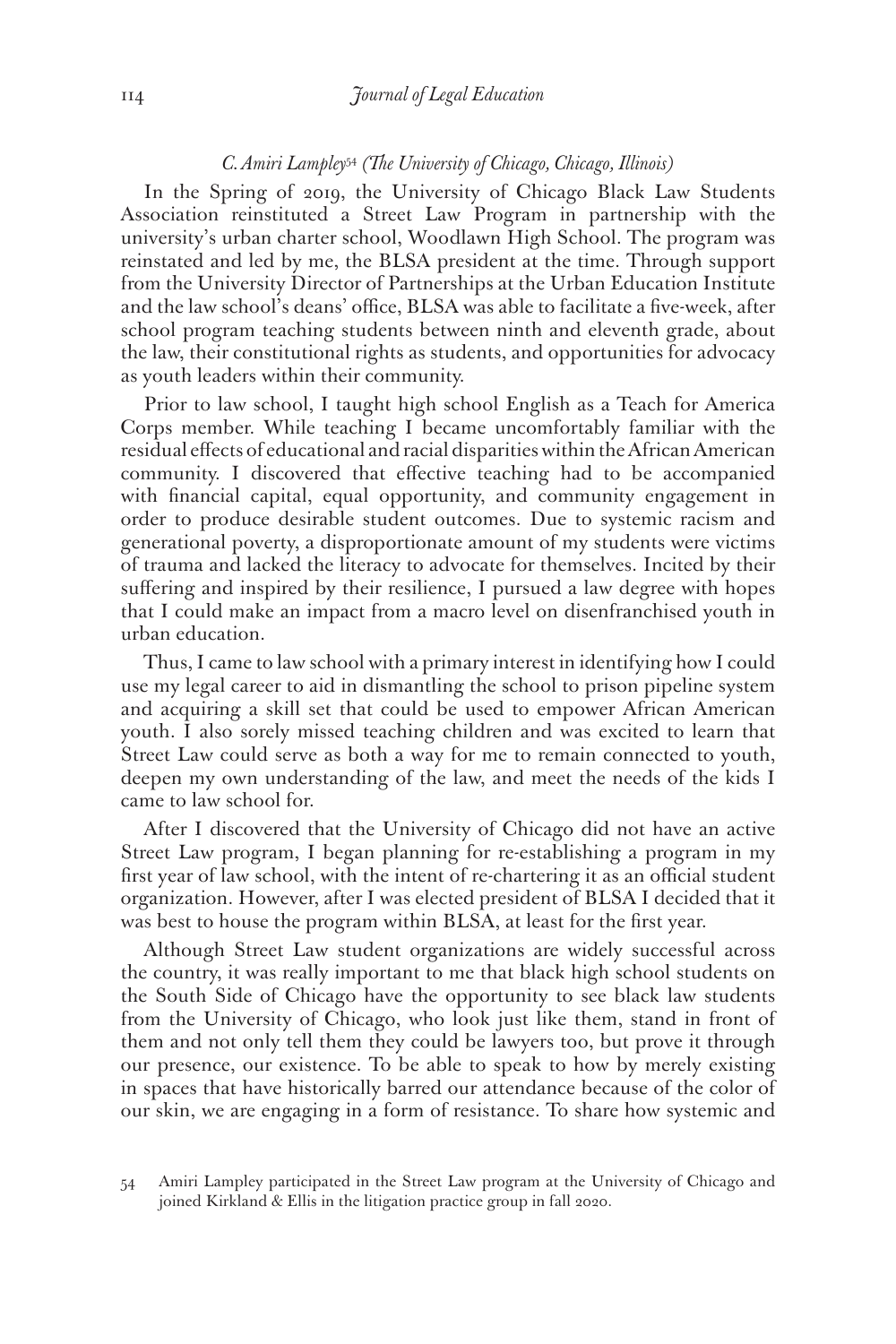institutional racism has led to underrepresentation in the legal field, and yet overrepresentation in our prisons.

While my primary interest in having the program led by black students was rooted in the desire to establish an informal legal pipeline between the charter school and the law school and provide students with role models who looked like them, the reward of having BLSA lead Street Law was two-fold. Not only did we empower students, but by engaging in topics from search and seizure and free speech, to racial profiling and legitimacy of the law, BLSA members also experienced professional growth and personal healing.

Law school can be a really isolating place for minorities. Street Law reminded us of our purpose, our commitment to our community, and the immensity of the work we are doing. It also encouraged us to continue pushing the law school to be more than a distant figure in the center of a community in which it played a primarily role in its disenfranchisement. Our high school students often shared how they had never been on campus or told stories about how the university would not allow students to merely walk across the midway for field trips. To see their smiles as they sat amongst students in one of the law school classes and witness them stand up in the law school's court room as lawyers in a mock trial on the culminating day of the program, not only touched the minds and hearts of all involved, but also was an additional symbol of change—though incremental—that is progressively happening within the walls of our law school, if not the university.

While BLSA led the program, we still opened up volunteering positions to the entire student body and gratefully received support from students involved in various public interest and ethnic organizations. Thus, while Street Law was led by BLSA and the curriculum primarily curated by BLSA, our volunteers were still diverse in race, ethnicity, socioeconomic background, and thought, contributing to very rich discussions amongst the students and volunteers.

Despite the academically challenging courses and enriched legal discussions I have engaged in as a law student, I have still found nothing as more rewarding and fulfilling as the complex, messy, and ingenious conversations I get to have with youth. Having the opportunity to teach again, connect with youth, and design lesson plans kept me grounded throughout my second year of law school. Managing my peers and pitching the program to my administration also further developed my leadership skills. More importantly, teaching students the law helped clarify my own understanding of the law and answer questions that I didn't even realize I had before. Moving forward I hope that my administration will be able to attest to the academic, professional, and personal benefits of adopting Street Law as a clinical course within the law school so that students like myself may receive the credit they deserve for their hard work.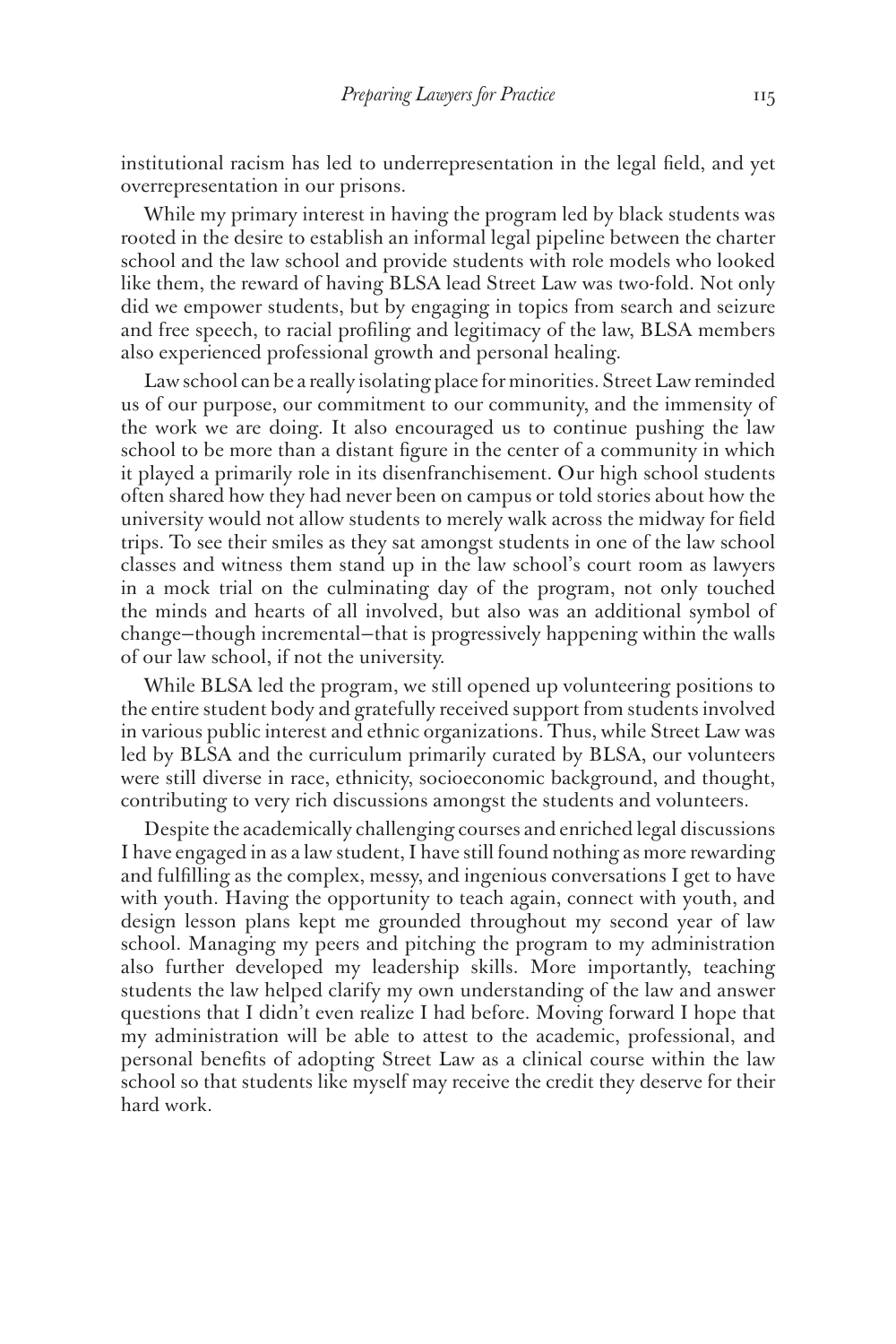#### *D. Zach Segal*<sup>55</sup> *(Touro Law Center, Central Islip, New York)*

As a Canadian, having moved to the United States for law school, I felt I lacked a connection with the country whose laws I was learning about. That was until Spring 2019 when the Street Law Program was added to the curriculum at Touro. Excited to put what I had been learning in school to good use before formally entering the legal field, and a yearning desire to get a better hold on the United States, I signed up.

I was placed at Brentwood High School in Brentwood, New York. From what I had been told, generally, Brentwood was associated with gangs and violence. Frankly, I was expecting the high school I had seen in movies growing up where metal detectors were installed at the front door. When I walked in the school and presented my identification to the front desk, they could not read my Quebec driver's license and asked me a litany of questions relating to the big question: how did I end up there? I quickly realized this was my "hook" for engaging the students.

Now, initially, I was of the impression that, like me, the class would be eager to learn about the law. I was wrong. I could not get them to raise a hand, answer a question, nothing. It was like talking to a wall. After discussing with my Professor, Professor Roig, he suggested maybe a class on the separation of powers was not the best way to get sixteen years olds engaged. So, I switched gears towards the area I currently practice: criminal law. After all, it is the most interesting area.

But, to spice it up even further, I wanted to make it relatable to every day life. The solution: music. Turns out students are a lot more interested in learning about the Fourth Amendment's automobile exception when it's explained in the context of a Jay-Z song. With music video playing, I broke down each step and explained the intricacies of the exception and the "dos" and "do nots" if the police pull you over. The rest of the semester proceeded in this way, explaining to non-lawyers boring (to most people) concepts by making them relatable.

Of course, it ended, and before I knew it I was visiting clients in jail and writing up suppression motions. It did not take very long, however, for me to realize how instrumental Street Law was for my career. The most important thing it taught me was how to explain legal principles in a way that nonlawyers will understand. As a criminal lawyer, this skill has been particularly helpful as my clients—some of whom struggle with English, and others that don't know the law, or think it applies to them—must make serious decisions based on my ability to effectively explain sometimes complicated concepts. On a less interpersonal level, Street Law forced me to prepare materials that are relevant to what I want to present in a way that will capture the reader's attention. In other words, although I am not interacting with, for example,

<sup>55</sup> Zach Segal participated in the Street Law program at the Touro Law Center and is currently an attorney at Levitt & Kaizer.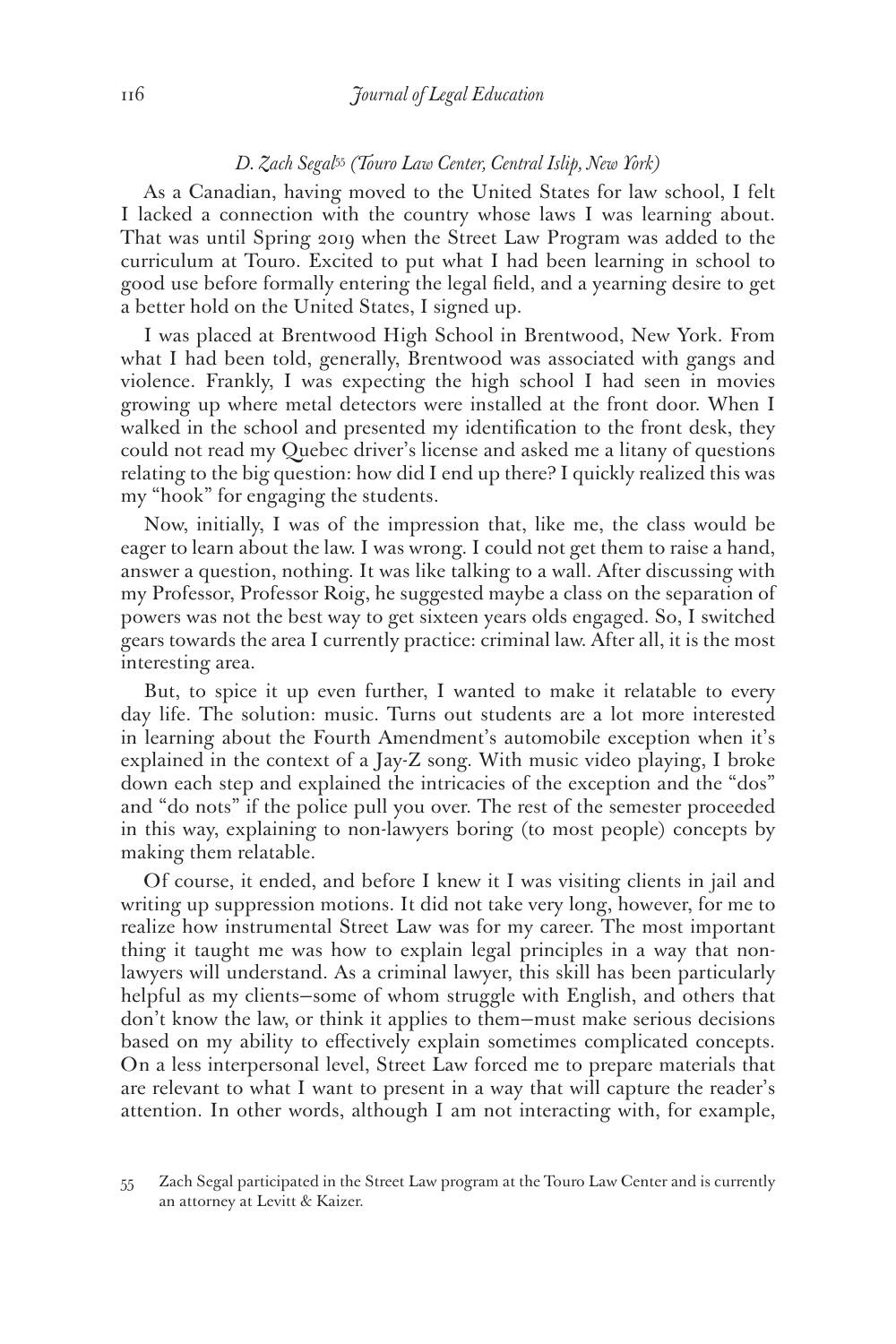a judge, the way in which the argument is presented could make a worlds of difference in the outcome.

All in all, I think Street Law is a fantastic program. It gives law students a chance to put what we learnt to practical use and, I hope, imputed the high school students with the impression that lawyers have personalities. Although it was only available my last semester, I could not think of a better way to close out my law school experience.

*E. Hannah West*<sup>56</sup> *(New York Law School, New York, New York)*

*When one teaches, two learn*<sup>57</sup>

I participated in New York Law School's Street Law program, which is supervised by Professor Amy Wallace. A chosen group of law students worked in pairs or groups of three to teach weekly classes at an urban law-themed high school, the Charter High School for Law and Social Justice, in the Bronx. Our students were ninth or tenth graders. During the fall 2019 semester, we focused on criminal law. The semester culminated in a mock trial hosted by New York Law School in Manhattan.

As law students accustomed to learning rather than teaching, we spent several weeks training in law-related education. We learned how to construct learner-centered lesson plans to encourage students to develop intellectual and cognitive skills. Before we began teaching at the high school, we taught mock classes to our peers in the Street Law class. We received helpful feedback and got to work out the kinks in our lesson plans before going "live" at the high school. While teaching law students was helpful practice, teaching thirty ninth graders came with new challenges.

Each week Professor Wallace would demonstrate a new lesson plan, and we could choose to adopt it as our own, or create a different plan. Usually, my partner and I would use Professor Wallace's lesson as a starting point for building our own lesson tailored to our class and our teaching styles. The weekly themes ranged from the differences between criminal and civil law to the degrees of murder. We quickly learned the simultaneous importance of preparation and flexibility.

Participating in the Street Law program prepared me for my legal career in several ways. Being a teacher, like being a lawyer, requires research and preparation. A well-prepared lesson plan is the greatest armor a teacher can bring to the classroom. Similarly, a well-crafted brief, memo, or contract is one of a lawyer's strongest tools. However, the work does not end there. A classroom, like a courtroom or a law firm, comes with surprises. I learned that

<sup>56</sup> Hannah West is currently a 3L at New York Law School and was a summer associate at Milbank LLP in New York.

<sup>57</sup> Robert Heinlein.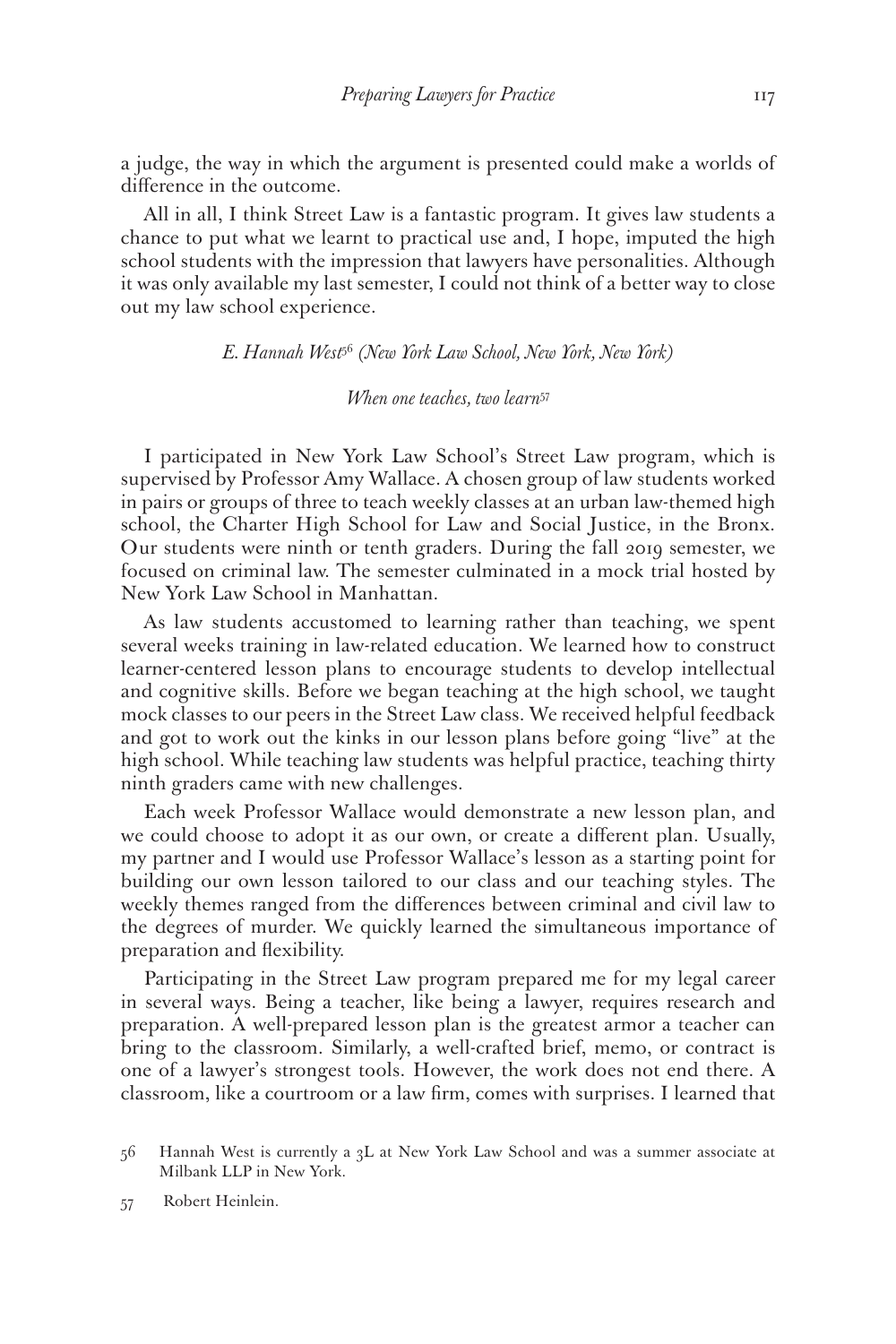it is important to be flexible, and light on your feet, to handle unexpected challenges with grace and confidence. Our classroom was chaotic at times, which meant that we could not always perfectly follow our lesson plan. My partner and I quickly learned that creativity would be equally as key as our lesson preparation. For example, on our first day teaching at the high school, we were told as we walked into the classroom that there would be a fire drill which would cut our lesson short by twenty minutes. We adjusted, worked well as a team, and found our stride for a successful first day. These unexpected bumps have prepared me for the dynamic environment that comes with being a lawyer.

By teaching law to high schoolers, I was able to practice translating complex legal concepts into relatable everyday language. Lawyers often have clients who are not familiar with the law, so being able to break law down into digestible parts is a crucial lawyering skill. Moreover, we were teaching these ideas to a large classroom of thirty students, which gave me ample opportunity to practice public speaking. Commanding the attention and respect of thirty students makes convincing one judge, as a lawyer, seem far less intimidating.

Street Law also provided an opportunity to develop interpersonal skills like leadership, empathy, motivation, patience, and dependability. Many of our students were learning English as their second language. Others came from unstable homes. Each student had different needs. I learned that managing a classroom of thirty students meant focusing on the whole classroom, while using moments of group work to address individual students' needs. I learned the importance of listening in order to have greater compassion and understanding for others' feelings. For instance, during the mock trial at the end of the semester, one student had an anxiety attack and was crying out of fear of public speaking. I took her into the hallway and listened to her concerns. After some deep breathing and a pep talk, she went back into the classroom and faced her fears by performing her role in the mock trial.

I sought to strike a balance between kindness and firmness in order to be an effective leader. Lawyers must strike a similar balance as they manage and motivate employees and clients. Teachers and lawyers are figures of authority that must inspire confidence, gain trust, and motivate others. The interpersonal skills I gained as a Street Law teacher are directly applicable to my personal and professional life.

Furthermore, Street Law allowed me to build a meaningful connection to my community. As a law student, it is easy to get stuck in the "campus bubble" where I am focused on what is happening in a textbook or a classroom-not on what is going on in the real world. Street Law provides a way to integrate the study of law with civic duty. Building relationships with educators and students in the community gave me a greater sense of purpose and fulfillment. I will never forget the meaningful lessons Street Law has taught me, and I hope to continue to give back to and build bonds with my community as a student and as a practicing lawyer in the future. Robert Heinlein said it best: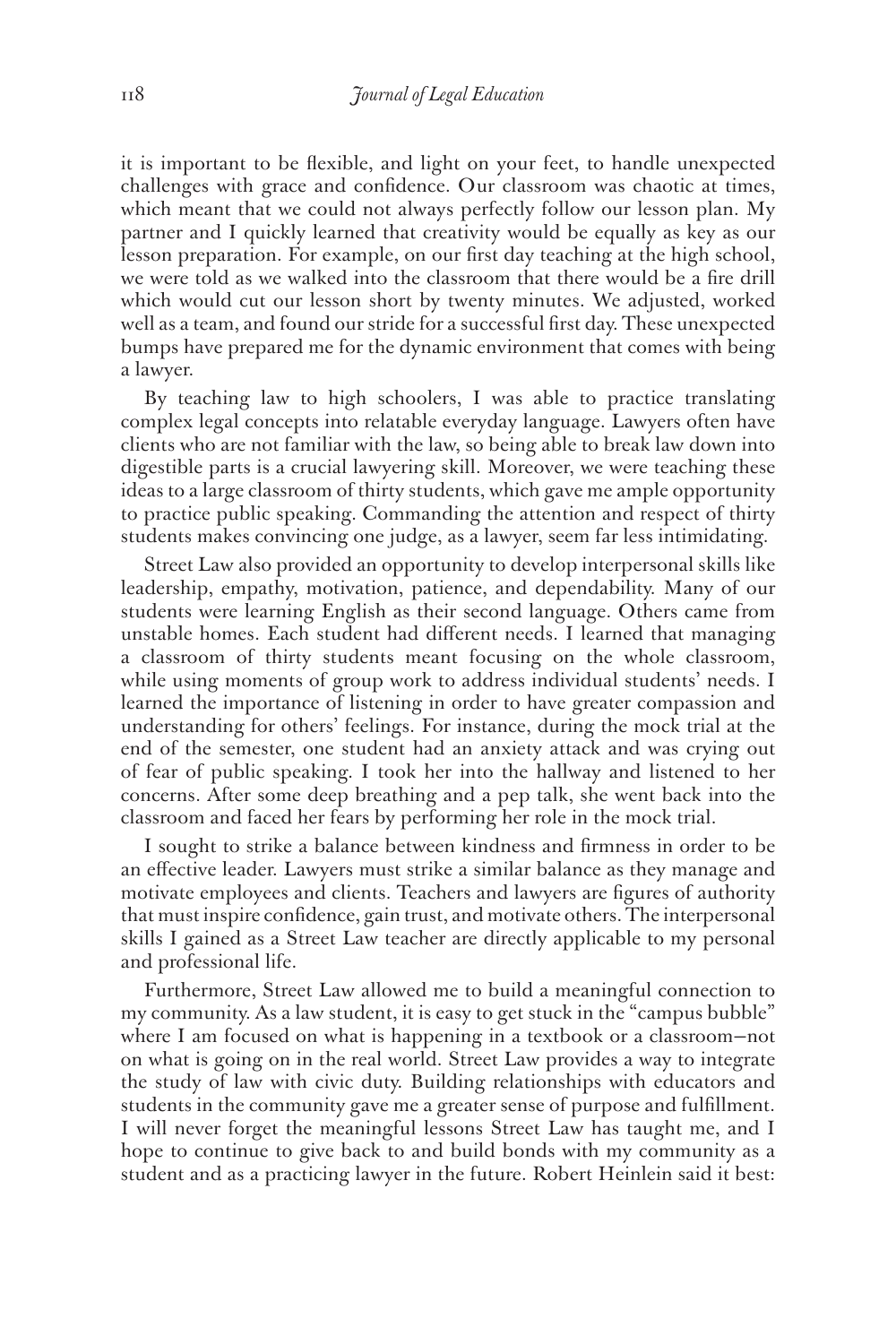"When one teaches, two learn." I can only hope that my Street Law students learned as much as I did from the experience.

## *F. Nehan Zehra*<sup>58</sup> *(Shaikh Ahmad Hassan School of Law, Lahore University of Management Sciences, Lahore, Pakistan)*

Street Law program is a form of clinic legal education imparting civic education to the high school students. Street Law programs around the world are providing professional development to the law students and have become an integral part of various law schools' curricula across the globe. In Pakistan, however, there is no formal setup for the clinic legal education and therefore, introducing such educational experiences fall completely under the law schools' discretion.

The Shaikh Ahmad Hassan School of Law (SAHSOL) at Lahore University of Management Sciences (LUMS), based in Pakistan, launched its first street law program in the year 2017.<sup>59</sup> It aims to provide legal education to underprivileged high schools enrolling lower to middle strata of students located in the city, Lahore. The program strives for twin objectives of exposing budding lawyers to real audience for creating awareness on Pakistan's legal system and on the other hand, empowering high school students with basic legal knowledge on how a constitutional democracy works, what role law plays in our individual lives and what role a well-informed citizen can play for the betterment of such legal system.

From the last three years, various local high schools have been taken aboard for this program, namely, School of Sciences, American Lycetuff, Umeed School, Haleem Institute, Crescent Trust Organization exclusively for orphans, and Bali Memorial Trust exclusively for the female homeless children and women. The program is supervised by Advocate Angbeen Mirza, a permanent faculty member at SAHSOL. Ms. Mirza has been tremendously working hard with her law students from SAHSOL to make this program successful and fruitful in the longer run.

I volunteered myself as an instructor for this program in the year 2017 and continued to be a part of it until I graduated in the year 2019. The program is designed to be yearlong comprising of hourly interactive sessions with the students twice a week. Every year, the curriculum is developed targeting adolescent students keeping in mind the fact that our target audience has very minimal understanding of the role of law in their society. It is important to understand that education, being the most crucial key for the personal and professional growth of our youth, must include insightful interactive activities that strengthen critical thinking within the individuals. Therefore, the curriculum we designed helped not only the law students but also high school

<sup>58</sup> Nehan Zehra participated in the Street Law program at the Shaikh Ahmad Hassan School of Law at Lahore University of Management Sciences and is currently working as an associate at a law firm, Raja Mohammed Akram & Co., based in Lahore, Pakistan.

<sup>59</sup> Lahore University of Management Science, Street Law, Community Outreach.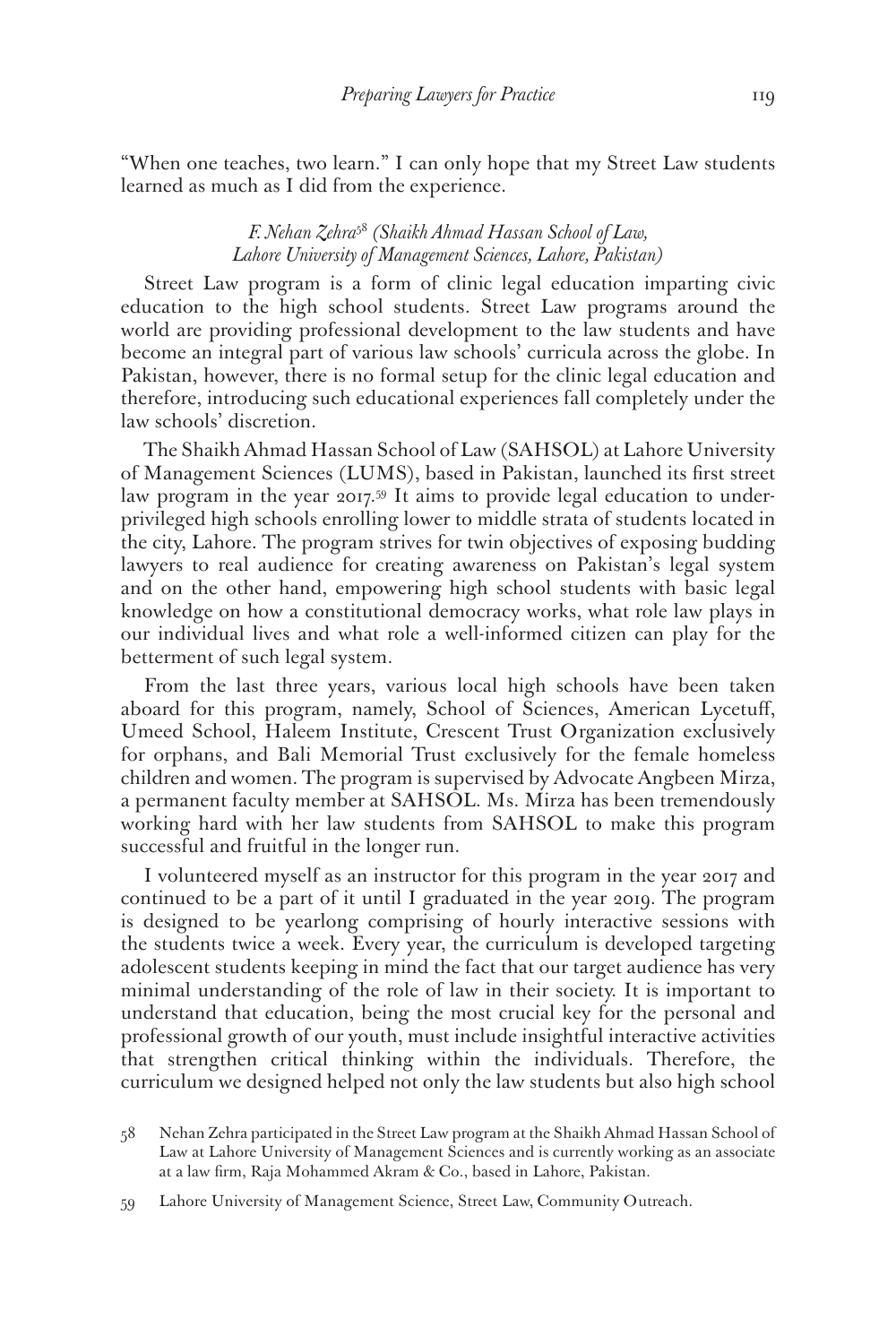students to ponder upon the diverse aspects of a political and social life where each and every aspect is governed by the rules and regulations in our society.

The program's curriculum was designed with the help of our supervisor, Ms. Mirza, along with the law students who volunteered themselves to be the instructors for this program. We were a group of five to six students, working together to develop modules and lesson plans for each session. The first module was an introduction to the concept of state and its component parts: the legislature, executive and judiciary. Through interactive exercises and role play activities, the high school students were able to exhibit an understanding of how our state is meant to function. This was followed by a module on criminal law, the process followed in a criminal trial and the concept of punishment/sentencing. The final module covered interactive sessions on various fundamental human rights, including but not limited to the right to education, freedom of religion, freedom of speech, right to equality and non-discrimination. The program has also successfully inculcated modules on employment laws and family laws considering their importance in understanding all aspects of a human being's life.

The Street Law program has helped me in gaining enough confidence and power to disseminate legal knowledge to students who are not privileged enough to know their legal rights. It helped me to learn the art of micromanaging my lesson plans and simplifying each session being mindful of their level of understanding. This proved to be really helpful for my students too, as they were more focused to learn the underlying concept of each of my activity without getting distracted from difficult legal jargons. With the increased number of interactive and participatory sessions, I observed that the students started thinking more critically. Their active participation, increased ability of thinking and questioning at the end of each lesson made me more passionate to continue teaching law to under-privileged of our society in the longer run. With their deeper understanding, I started to thoroughly prepare and time each session before delivering it to my class, as my students started asking me various insightful questions.

This program has been one of the most remarkable experience of my law school journey. Being an instructor and conducting sessions in front of a class of more than thirty students was in itself a tremendous learning experience for me. Upon completion of the sessions, feedback from the high school students indicated a high level of satisfaction and interest in the subject matter. Towards the end of my street law academic session, I realized that how much important quality education is for everyone and what a well-educated and well informed mind can strive for. The response and improvement that I beheld in my students was by far the most genuine achievement of my life. These engaging role play activities, interactive lectures and open discussion made my students able to learn how to exercise their legal rights on a daily basis. In the long-run, I believe these students will hopefully contribute to the society productively.

To conclude, my Street Law experience helped me in gaining not only personal but also professional skills. This overwhelming experience taught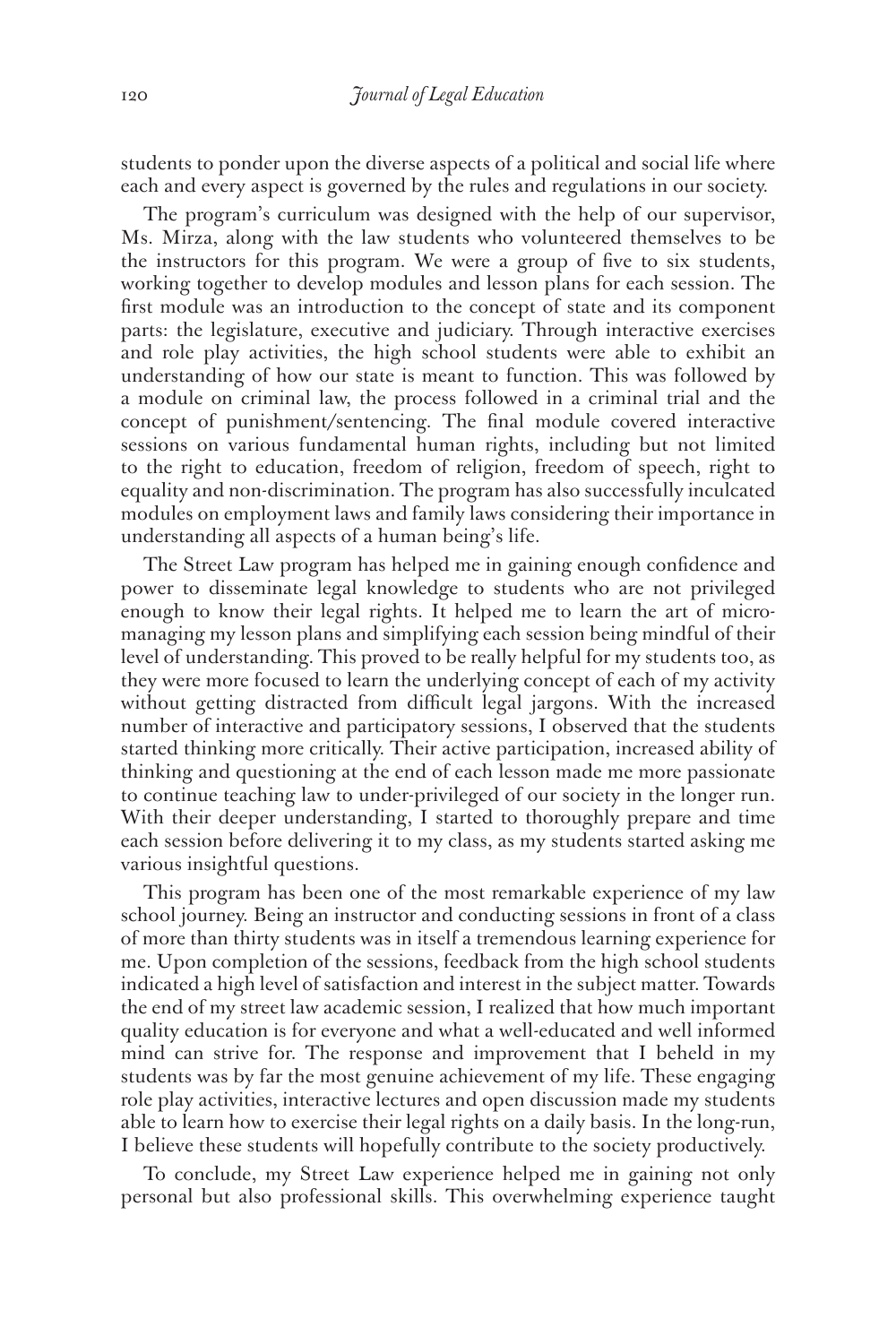me the importance of law, education, and communication. Street Law strives for building a society of tomorrow, comprising better thinkers, community members, and leaders.

#### **VI. Other Law-Related Education Programs Taught by Law Students**

The inaugural Street Law program at Georgetown just celebrated its fiftieth anniversary. Street Law is the foundational law school-based law-related education methodology, and this study surveyed law student participants in only Street Law programs. However, other programs where law students are placed in schools exist around the country and may share some or all of these benefits. Included below are a few representative examples.

The Marshall-Brennan Constitutional Literacy Project,<sup>60</sup> founded in 1999 at American University Washington College of Law, is also a creditbearing faculty-taught course.<sup>61</sup> Similar to Street Law,<sup>62</sup> Marshall-Brennan uses a textbook to guide law students in the classroom.<sup>63</sup> Marshall-Brennan focuses entirely on constitutional issues related to students. The program was developed to address the lack of substantive learning about the Constitution in public schools. When designing a solution, founders "realized they had valuable social capital at their disposal—a surplus of energetic law students eager to share their knowledge about Supreme Court cases."<sup>64</sup> As with Street Law, law students typically teach in pairs. However, Marshall-Brennan sends two pairs of law students into each classroom. One pair focuses on substantive legal issues and the other pair focuses on moot court. Most Street Law programs also incorporate legal simulations in the curriculum. These include mock trial, moot court, and mock dispute resolution (negotiation, mediation, and arbitration).

Another outstanding law-related education program is Legal Outreach, $65$ founded in 1983 and based in Brooklyn, New York. Legal Outreach differs significantly from both Street Law and Marshall-Brennan. High school students who participate in Legal Outreach typically remain in the program for all of high school. The program opts to serve fewer students, which enables Legal Outreach to have a greater impact on those who participate. Legal Outreach "is arguably the legal profession's best example of an early-

- 62 Lee P. Arbetman et al., Street Law: A Course in Practical Law (10th ed. 2021).
- 63 Jamin B. Raskin, We the Students: Supreme Court Cases for and about Students (4th ed. 2014).
- 64 Ahranjani, *in* The Education Pipeline, *supra* note 61, at 146.
- 65 Legal Outreach, www.legaloutreach.org (last visited Dec. 30, 2021).

<sup>60</sup> *Marshall-Brennan Constitutional Literacy Project*, American University Washington College of Law, https://www.wcl.american.edu/impact/initiatives-programs/marshallbrennan/ (last visited Dec. 30, 2021).

<sup>61</sup> Maryam Ahranjani, *Law School–High School: Marshall-Brennan and Moot Court, American University Washington College of Law and Others, in* THE EDUCATION PIPELINE, *supra* note 9, at 145.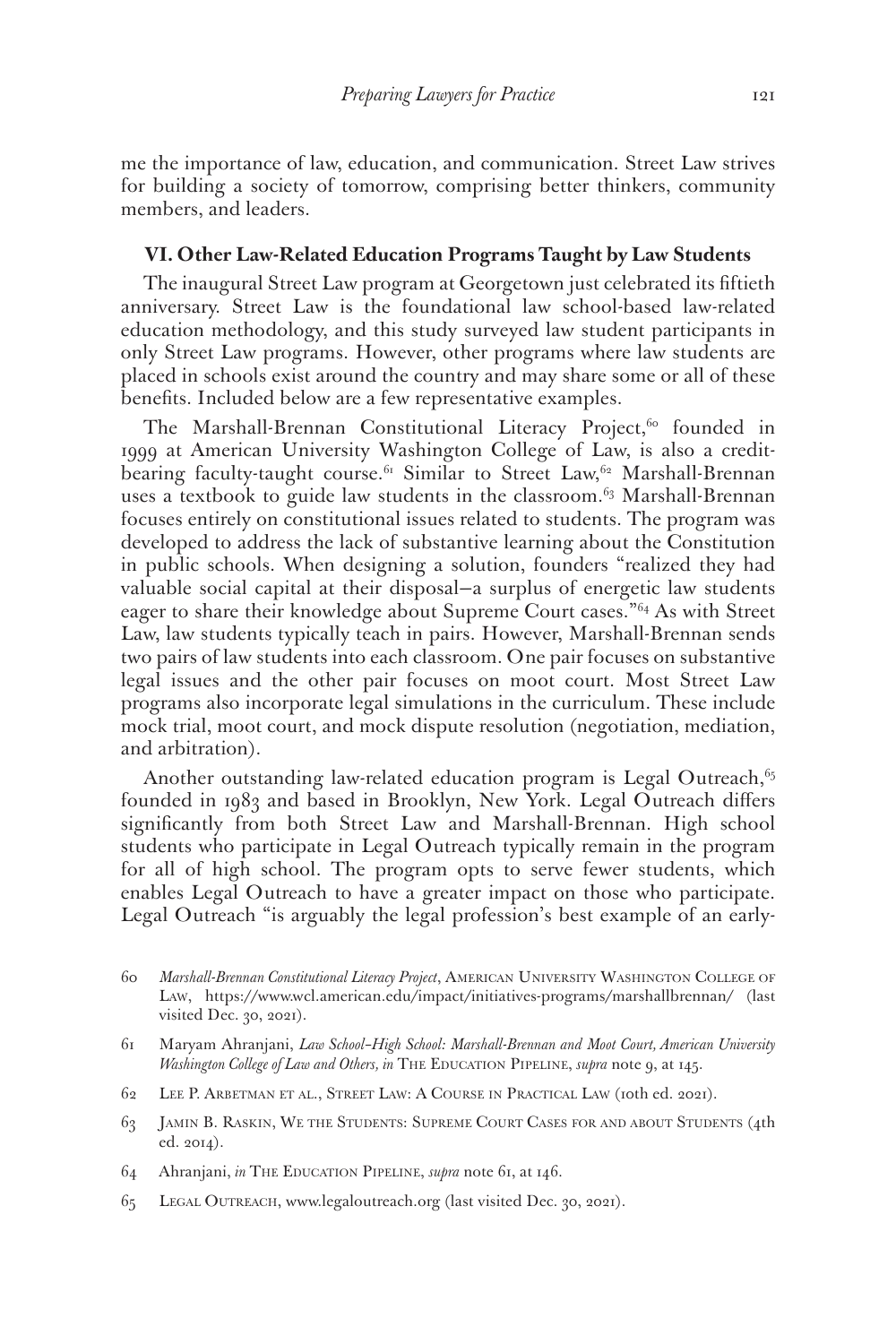intervention pipeline program."66 The program is carefully designed to increase diversity in the legal profession by preparing high school students for the rigor of college and law school.<sup> $67$ </sup> The high school students attend classes during the school year, and Legal Outreach runs summer programs at most New York City law schools, where courses are taught by law students and faculty. Law students are involved during the year as constitutional law debate coaches and over the summer teaching criminal law. Similarly, Street Law, Inc. has piloted a summer law program in the Bronx, New York, taught by law students at New York Law School.

Additionally, together with a New York State Appellate Division justice, New York Law School law students teach biweekly classes through the PENCIL program.<sup>68</sup> The lessons focus in depth on a case recently argued before the Appellate Division, with high school students closely examining all aspects of the case. Other similar regional programs likely exist throughout the United States and abroad, with varying degrees of law student involvement, and these programs may offer some or all of the benefits identified by Street Law participants in this study.

#### **VII. Conclusion and Recommendations**

The responses from law students suggest they believe that Street Law programs provide valuable and unique preparation for their legal careers. In several distinct areas, the law students felt that the Street Law experience not only propelled them to develop critical lawyering skills but did so in ways equal to traditional live-client clinical programs; yet many law students who participate in Street Law programs receive little or no academic credit.

The respondents identified skills and knowledge that they learned from their Street Law experiences that they found valuable and applicable to their legal careers. From the development of lawyering skills such as preparation and clear communication to the enhancement and broadening of legal concepts and knowledge, the law students articulated the ways in which Street Law helped them become better lawyers.

Street Law . . *.* increased my skills in problem solving, communication, preparation, research, and presentation. I appreciate that Street Law provided the space to hone those skills because they made me a more marketable candidate for any position within the legal field.<sup>69</sup>

Without diminishing the importance of the traditional law school curriculum, the evidence from this study suggests that Street Law is an important supplemental educational activity for law students. It provides learning opportunities—both in content and in methodology—and personal

67 *Id.*

68 Pencil, www.pencil.org (last visited Dec. 30, 2021).

69 Street Law student from New York Law School, New York, New York, United States.

<sup>66</sup> Michael Bobelian, *Fixing the Holes*, 6 Minority L. J. (Fall 2006).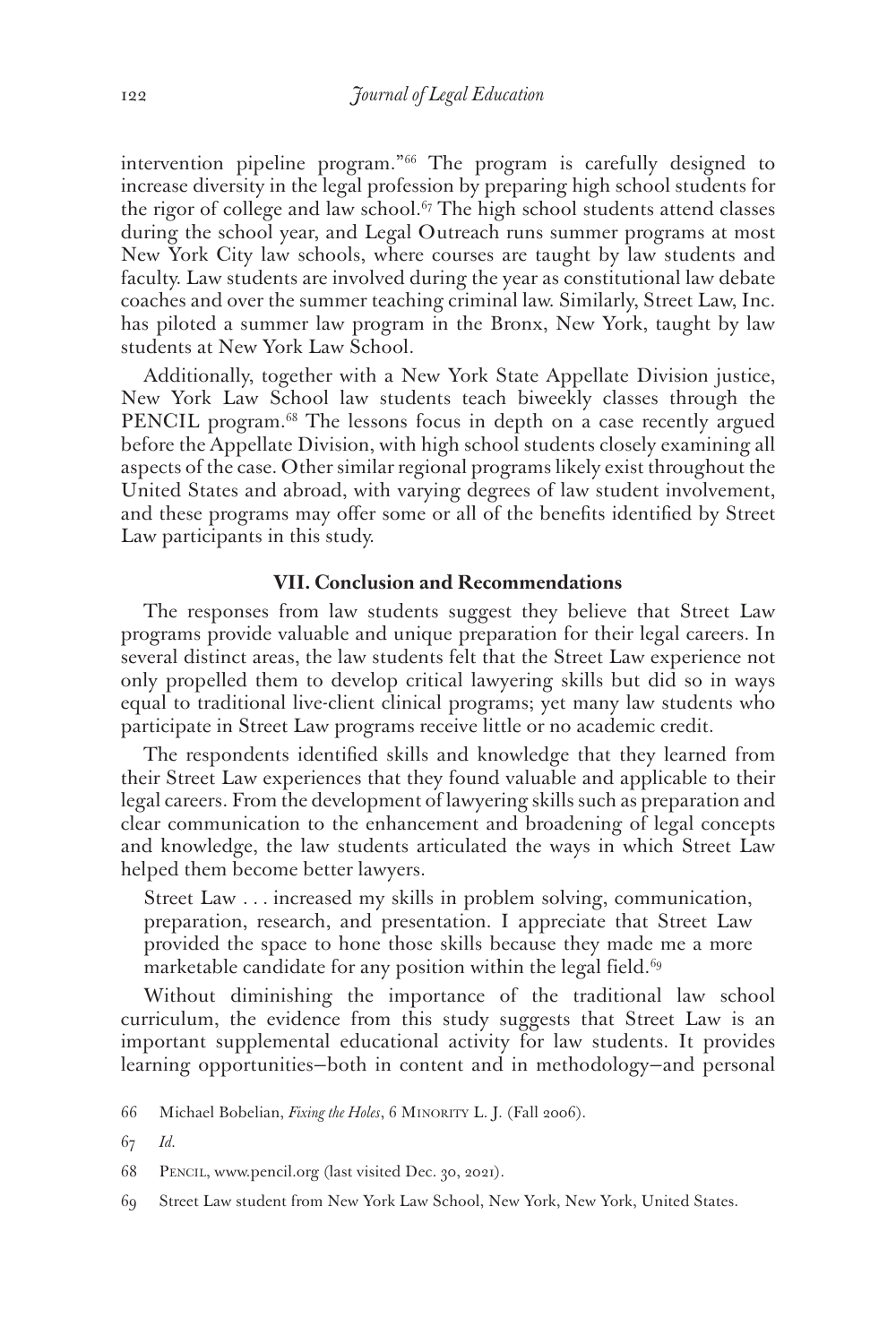and professional growth that may not be available through other classes or activities in law school. Many live-client clinical programs provide benefits similar to those identified here, but Street Law programs provide some distinct advantages for law students.

Street Law gives law students a real and tangible way to interact with their community. By moving beyond the theory and formality of the law school environment and connecting law students with a diverse set of young people in a nonadversarial setting, law students and high school participants can connect on a neutral level. The result is development of cultural competency skills that can be difficult to teach in a traditional law school curriculum. The program exposes both law students and program participants to what one respondent called "real life issues."70

[The] Street Law Program has been one of the best things of my entire law degree. It made me understand . *. .* how *. . .* important education is and what a well-educated and well-informed mind can strive for. It helped me deal and engage with the kids who don't enjoy the privileges [that the] upper class do. Besides this it made me realize that no matter which class you belong to, a well informed mind can do wonders by just critically thinking each aspect of law and life at large. The response and improvement that I beheld in my students was by far the most genuine achievement of my life.<sup>71</sup>

Understanding the people of a community and the ways that they interact with law is a fundamental aspect of Street Law and an undeniably important skill for effective legal professionals.

Given the value of Street Law programs for law students, law schools should consider offering Street Law as a core credit-bearing element of the experiential curriculum. Law student participants identified many similar academic and professional practice benefits to traditional live-client clinics and some benefits unique to Street Law. Credit-bearing Street Law courses taught by law school faculty allow law students more time at their teaching site (a) because those law students are taking fewer courses, and (b) because faculty members generally coordinate all administrative aspects of the program. These programs also generally provide greater training and supervision for the law students and additional opportunities for reflection. Put succinctly, Street Law programs prepare law students to become better lawyers. By offering high-quality Street Law programs for their students, law schools will not only provide a valuable learning opportunity for their students but allow them to develop practical skills and knowledge that will serve them in their legal careers.

<sup>70</sup> Street Law student from Cardiff University, Cardiff, United Kingdom.

<sup>71</sup> Street Law student from Lahore University of Management Sciences, Lahore, Pakistan.